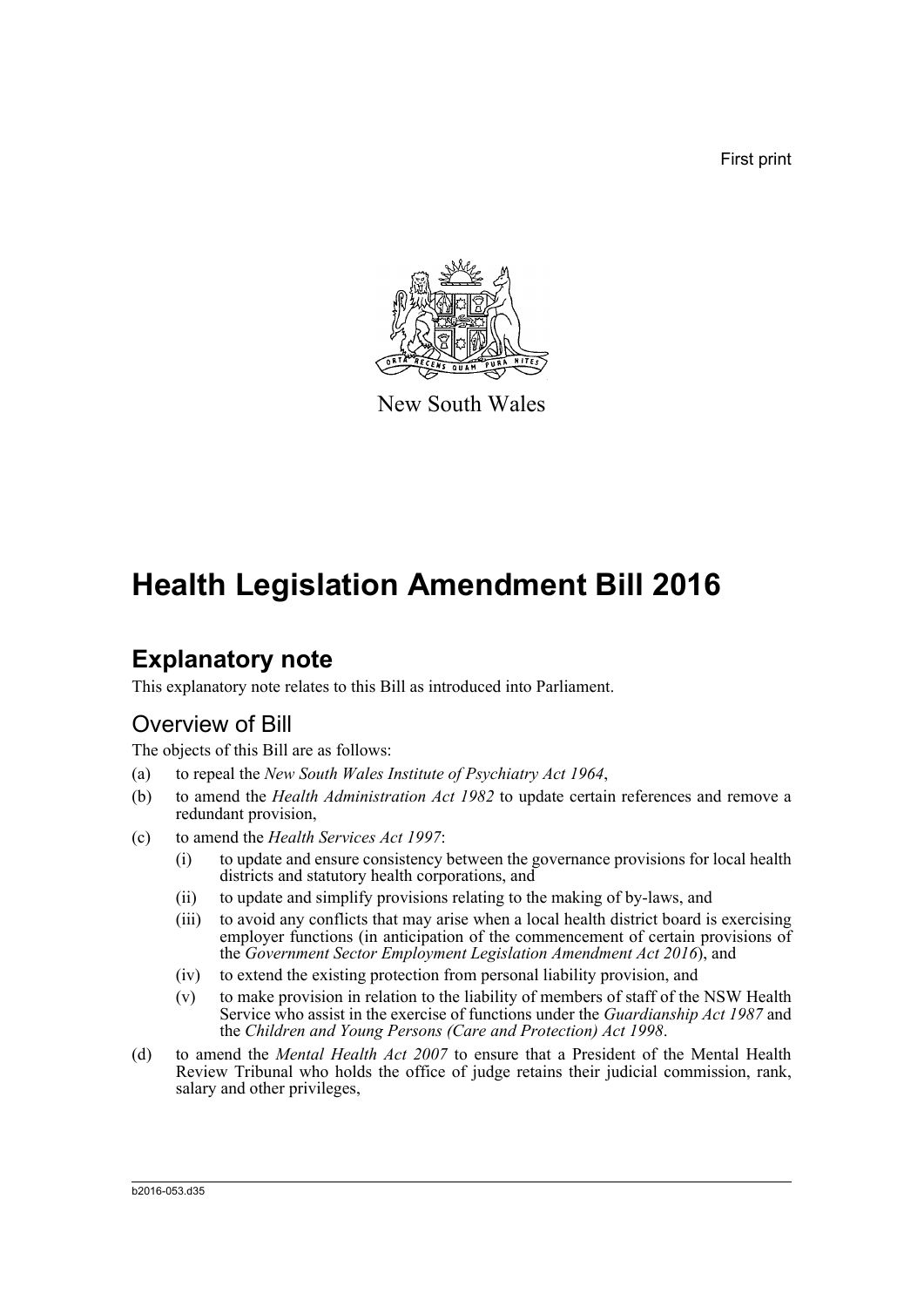- (e) to amend the *Mental Health (Forensic Provisions) Act 1990*:
	- (i) to impose certain restrictions on the power of the Mental Health Review Tribunal to make an order that a forensic patient be classified as an involuntary patient, and
	- (ii) to provide for an interim extension order to continue in force for an additional 24 hours in certain circumstances to enable a medical practitioner or accredited person to assess whether a mental health certificate should be given in respect of the patient, and
	- (iii) to allow the sharing of certain information between Ministers administering the Act, and
	- (iv) to clarify that the Tribunal must comply with release criteria in section 43 before releasing a forensic patient, and
	- (v) to provide delegation powers for the Ministers administering the Act and the Secretary of the Department of Justice, and
	- (vi) to make further provision in relation to when the Minister for Health and the Attorney General may appear before the Tribunal, or make submissions to the Tribunal,
- (f) to make other minor and statute law revision amendments to the Acts specified above.

## Outline of provisions

**Clause 1** sets out the name (also called the short title) of the proposed Act.

**Clause 2** provides for the commencement of the proposed Act on the date of assent to the proposed Act, except for section 3 (Repeal of the *New South Wales Institute of Psychiatry Act 1964*) which commences on proclamation.

**Clause 3** provides for the repeal of the *New South Wales Institute of Psychiatry Act 1964*. **Schedule 2 [19]** contains provisions consequent on that repeal.

### **Schedule 1 Amendment of Health Administration Act 1982 No 135**

**Schedule 1 [1], [2], [3] and [5]** update terminology following the commencement of the *Government Sector Employment Act 2013*.

**Schedule 1 [4]** omits a redundant provision.

## **Schedule 2 Amendment of Health Services Act 1997 No 154**

**Schedule 2** [1] and [2] extend the maximum term of appointment and years of holding office of a member of a local health district board from 4 and 8 years to 5 and 10 years. **Schedule 2 [19]** makes it clear that the amendments apply to persons holding office at the commencement of the amendments.

**Schedule 2 [3]** makes a minor law revision amendment.

**Schedule 2 [5]** replaces the provision relating to the making of local health district by-laws. The proposed new provision gives the Health Secretary the power to make model by-laws relating to specified matters. A local health district may adopt the provisions of the model by-laws as published on the NSW legislation website with such additions, omissions or other modifications (if any) as may be approved by the Health Secretary. A local health district may also make additional by-laws in relation to the specified matters (but not covered by the model by-laws) provided the additional by-laws are not inconsistent with the model by-laws.

**Schedule 2 [6]** gives the chief executive power to establish such committees and councils as he or she considers appropriate to assist the statutory health corporation in the exercise of its functions (a similar provision already exists in relation to local health districts).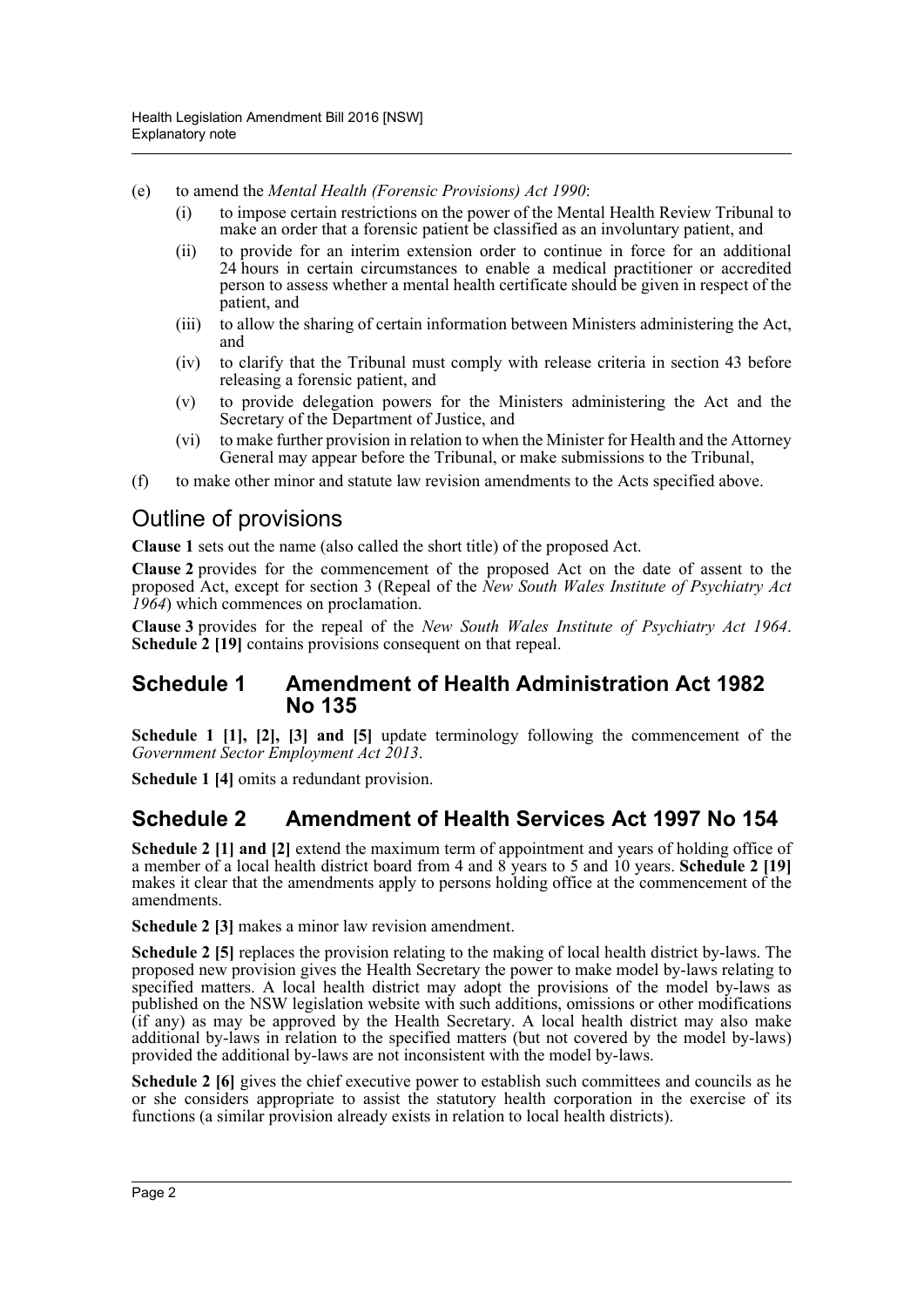**Schedule 2** [7] replaces the provision relating to the making of statutory health corporation by-laws. The proposed new provision gives the relevant authority (the Minister or the Health Secretary) the power to make model by-laws relating to specified matters. A statutory health corporation may adopt the provisions of the model by-laws as published on the NSW legislation website with such additions, omissions or other modifications (if any) as may be approved by the relevant authority. A specialty network governed health corporation may also make additional by-laws in relation to the specified matters (but not covered by the model by-laws) provided the additional by-laws are not inconsistent with the model by-laws.

**Schedule 2 [8]** provides that the Health Secretary is, for the purposes of any proceedings relating to a member of the NSW Health Service held before a competent tribunal having jurisdiction to deal with industrial matters, taken to be the employer of that member.

**Schedule 2 [9]** extends section 139 (Liability of persons conducting performance reviews etc) to a review or inquiry conducted in relation to the operation of the public health system or any part of that system.

**Schedule 2 [10]** inserts proposed section 139A to exempt from personal liability members of staff of the NSW Health Service who, in good faith, assist in the exercise of functions under the *Guardianship Act 1987* and the *Children and Young Persons (Care and Protection) Act 1998*. Liability instead attaches to the local health district or statutory health corporation in which the member of the NSW Health Service was employed at the relevant time.

**Schedule 2 [11]** inserts proposed Schedule 4A (Constitution and procedure of local health district boards). These provisions are transferred from Schedule 1 to the *Health Services Regulation 2013* and amended to ensure they continue to be appropriate and consistent with similar provisions relating to health corporation boards in Schedule 5 to the *Health Services Act 1997*. **Schedule 2 [4]** makes a consequential amendment.

**Schedule 2** [11] also inserts clause 8 of Schedule 4A in anticipation of the commencement of the *Government Sector Employment Legislation Amendment Act 2016* (to eliminate any conflict arising by making it clear that any member of a local health district board who is employed or otherwise holds an appointment of a type prescribed by the regulation is not to be present during any deliberation of the Board relating to the Board's employer functions in respect of the Chief Executive or take part in any decision of the Board with respect to the matter).

**Schedule 2 [12]–[18]** update governance provisions for health corporation boards to ensure the provisions continue to be appropriate and consistent with similar provisions relating to local health districts (as inserted by Schedule 2 [11]).

**Schedule 2 [19]** inserts savings and transitional provisions.

## **Schedule 3 Amendment of Mental Health Act 2007 No 8**

**Schedule 3 [2]** provides that a President of the Mental Health Review Tribunal who holds the office of judge retains their judicial commission and that the appointment as President does not affect the person's rank, title, status, precedence, salary, allowances or other rights or privileges as the holder of a judicial office. The provision extends to any person who, at the commencement of the provision, is a current President and the holder of a judicial office. The provision does not apply in respect of acting judges. **Schedule 3 [1]** makes a consequential amendment.

### **Schedule 4 Amendment of Mental Health (Forensic Provisions) Act 1990 No 10**

**Schedule 4 [1]–[5], [10] and [11]** update terminology following the commencement of the *Government Sector Employment Act 2013*.

**Schedule 4 [6]** inserts notes in sections relating to the release of a forensic patient about the requirement that the Tribunal comply with the criteria for release in section 43.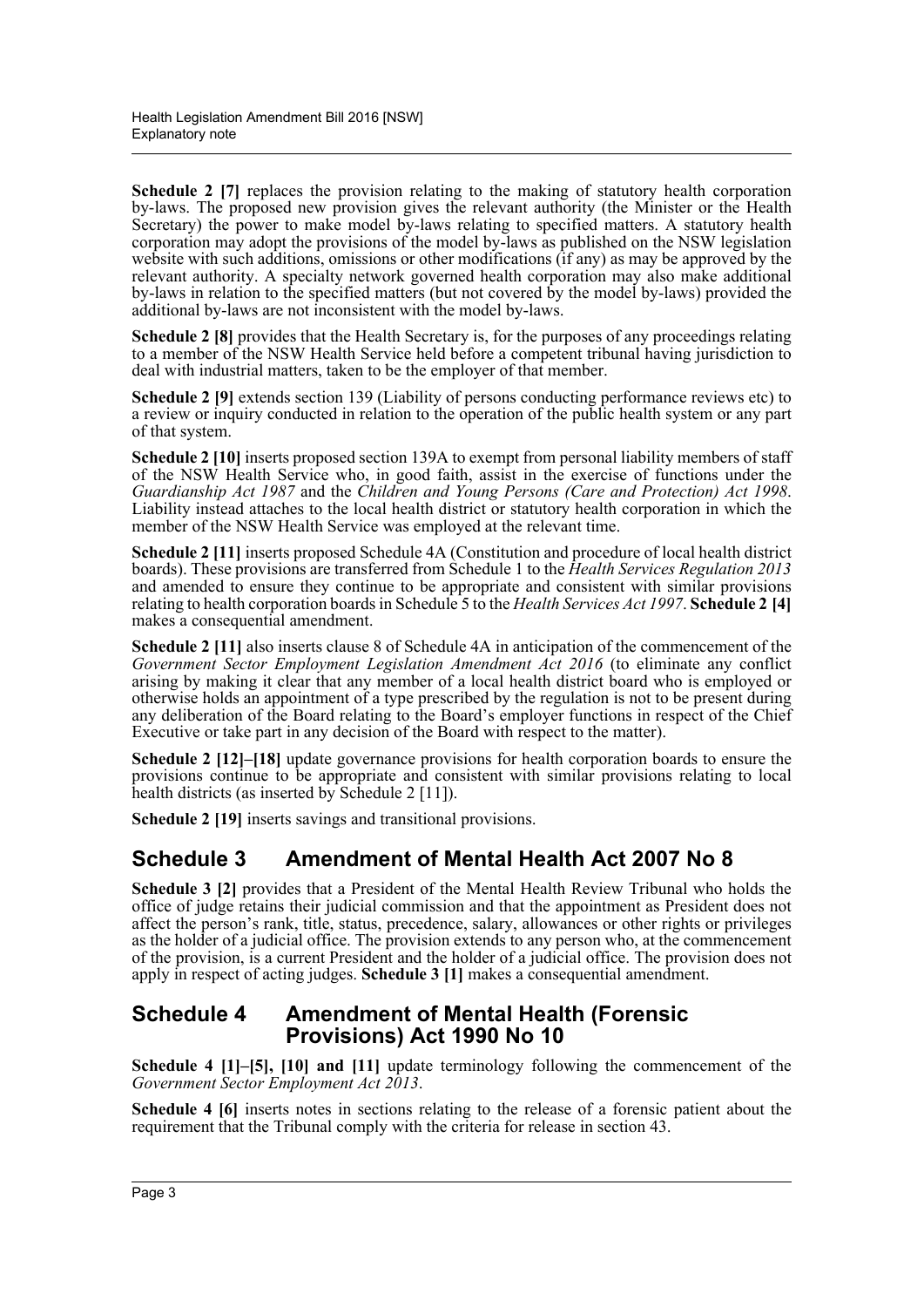**Schedule 4 [7]** restricts the right of the Mental Health Review Tribunal to classify a forensic patient as an involuntary patient under section 53 of the *Mental Health (Forensic Provisions) Act 1990* by providing that such classification is not to be made unless each Minister entitled to apply for an extension of a patient's forensic status under Schedule 1 of the Act has notified the Tribunal that an application for an extension of the patient's forensic status is not proposed to be made or the Supreme Court has dismissed such an application for extension.

**Schedule 4 [8]** provides that the Minister for Health and the Attorney General may appear before the Tribunal, or make submissions to the Tribunal, in relation to the possible release or grant of leave of absence to a forensic patient, the recommendation to revoke an extension order in respect of a forensic patient or the review of a patient under section 68 (2) of the *Mental Health (Forensic Provisions) Act 1990*.

**Schedule 4 [9]** clarifies that the 28 day period for an appeal by the Minister for Health or the Attorney General under section 77A of the *Mental Health (Forensic Provisions) Act 1990* runs from the date of written notification to the Minister or Attorney General by the Tribunal of the reasons for an order determining proceedings.

**Schedule 4 [12]** inserts a general delegation power to ensure any Minister administering the *Mental Health (Forensic Provisions) Act 1990* (including the Attorney General) and the Secretary of the Department of Justice may delegate the exercise of any function of the Minister or Secretary under that Act to any person employed in a Department responsible to the Minister or a person or class of persons prescribed by the regulations. The provision does not limit the operation of the delegation provision in section 21 of the *Health Administration Act 1982*.

**Schedule 4 [13] and [14]** clarify the operation of the provision relating to forensic patients in respect of whom extension orders may be made.

**Schedule 4 [15]** provides that where the Supreme Court dismisses an application for an extension order in respect of a forensic patient who is detained only as a result of an interim extension order, the Court may order that the patient be detained for a further period of up to 24 hours to enable a medical practitioner or accredited person to assess whether a mental health certificate should be given in respect of the patient.

**Schedule 4 [16] and [17]** make provision in relation to the sharing of information obtained under the *Mental Health (Forensic Provisions) Act 1990* by Ministers administering that Act.

## **Schedule 5 Amendment of Health Services Regulation 2013**

**Schedule 5** omits Schedule 1 to the *Health Services Regulation 2013* (the proposed Act inserts an amended version of this Schedule as Schedule 4A to the *Health Services Act 1997*).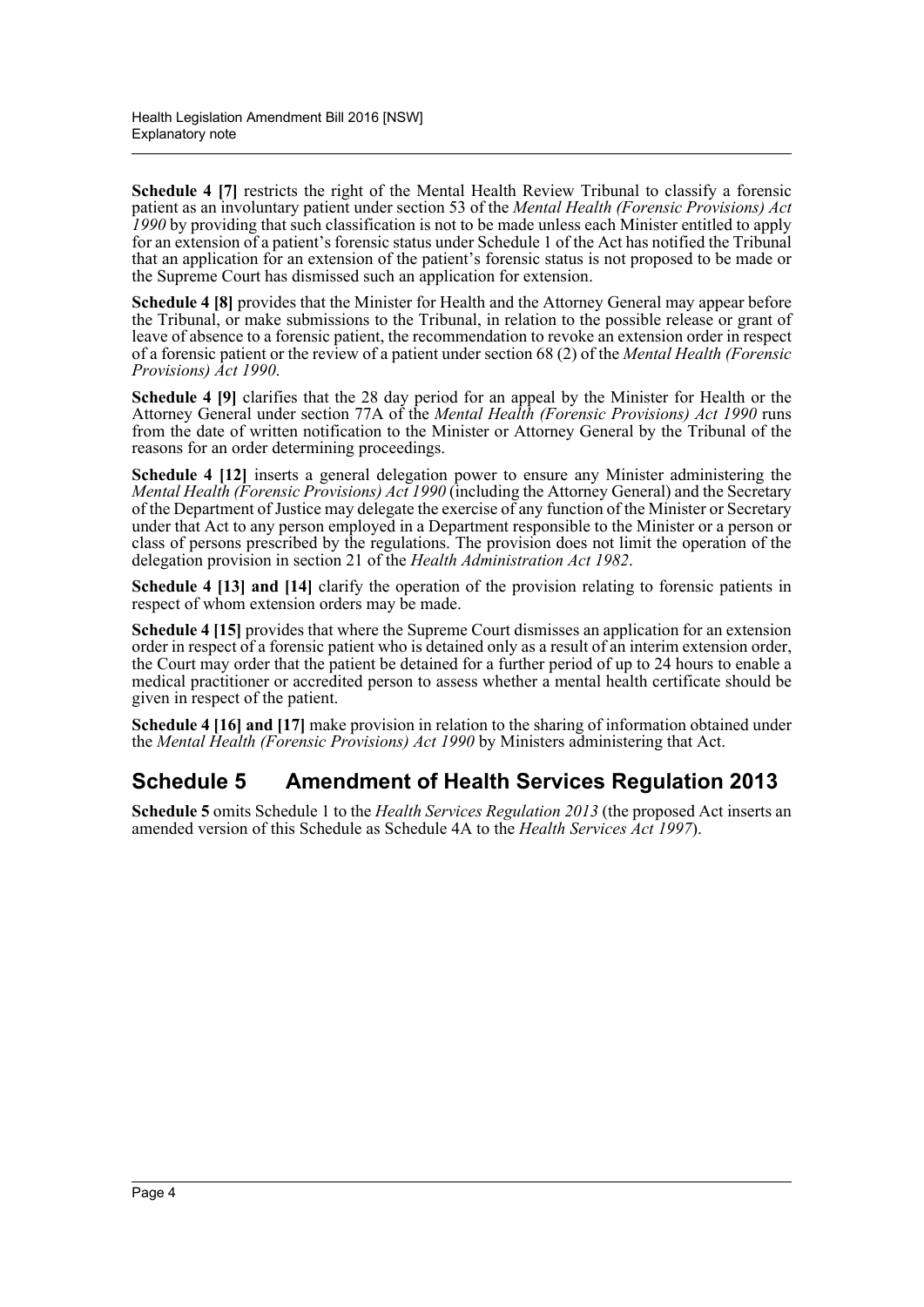First print

Page



New South Wales

# **Health Legislation Amendment Bill 2016**

# **Contents**

|                   |   | Name of Act                                                     | $\mathbf{2}^{\prime}$ |
|-------------------|---|-----------------------------------------------------------------|-----------------------|
|                   | 2 | Commencement                                                    | $\overline{2}$        |
|                   | 3 | Repeal                                                          | $\overline{2}$        |
| <b>Schedule 1</b> |   | <b>Amendment of Health Administration Act 1982 No 135</b>       | 3                     |
| <b>Schedule 2</b> |   | Amendment of Health Services Act 1997 No 154                    | 4                     |
| <b>Schedule 3</b> |   | Amendment of Mental Health Act 2007 No 8                        | 19                    |
| <b>Schedule 4</b> |   | Amendment of Mental Health (Forensic Provisions) Act 1990 No 10 | 20                    |
| <b>Schedule 5</b> |   | <b>Amendment of Health Services Regulation 2013</b>             | 23                    |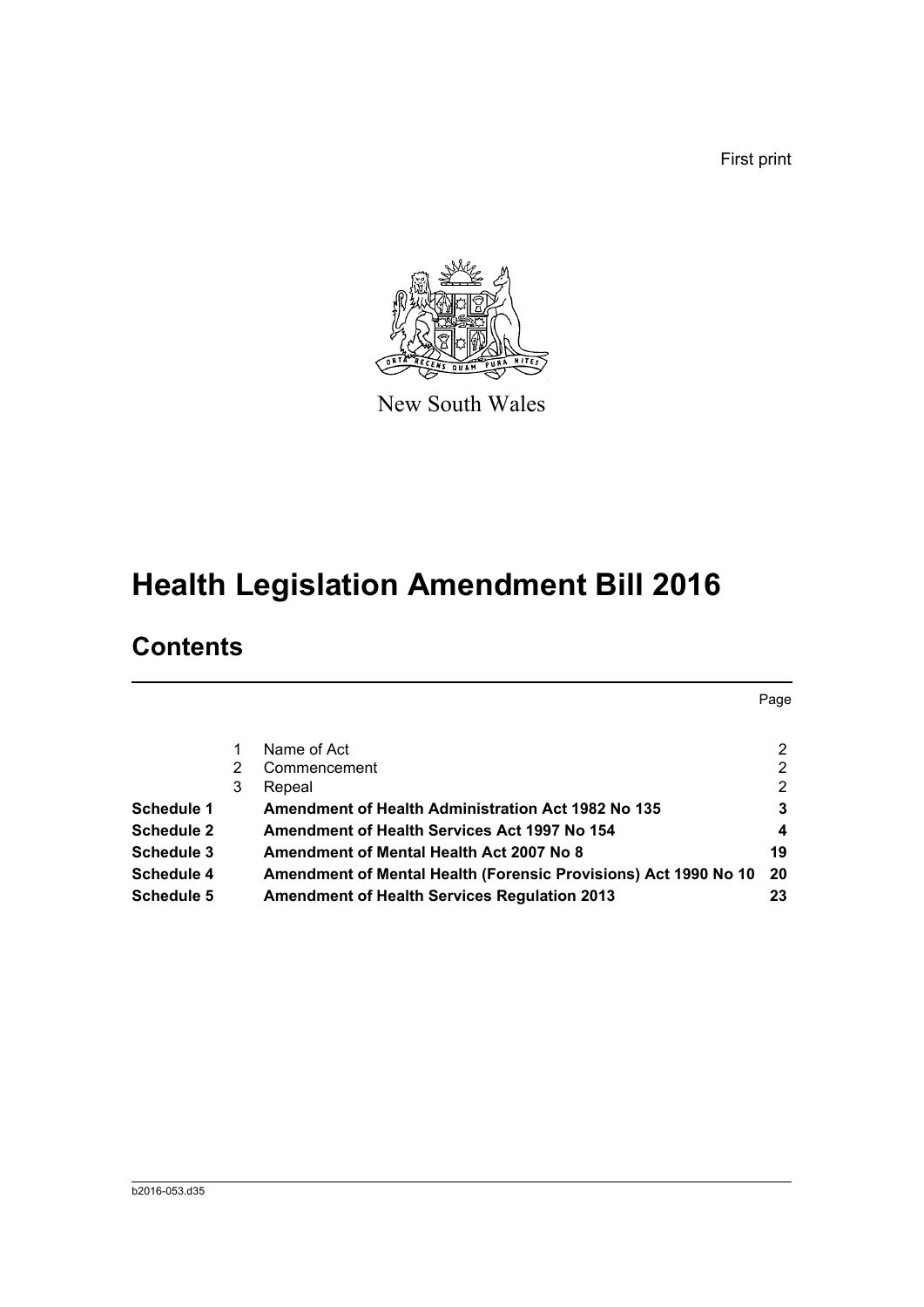

New South Wales

# **Health Legislation Amendment Bill 2016**

No , 2016

### **A Bill for**

An Act to make miscellaneous amendments to various Acts that relate to health and associated matters; and to repeal the *New South Wales Institute of Psychiatry Act 1964*.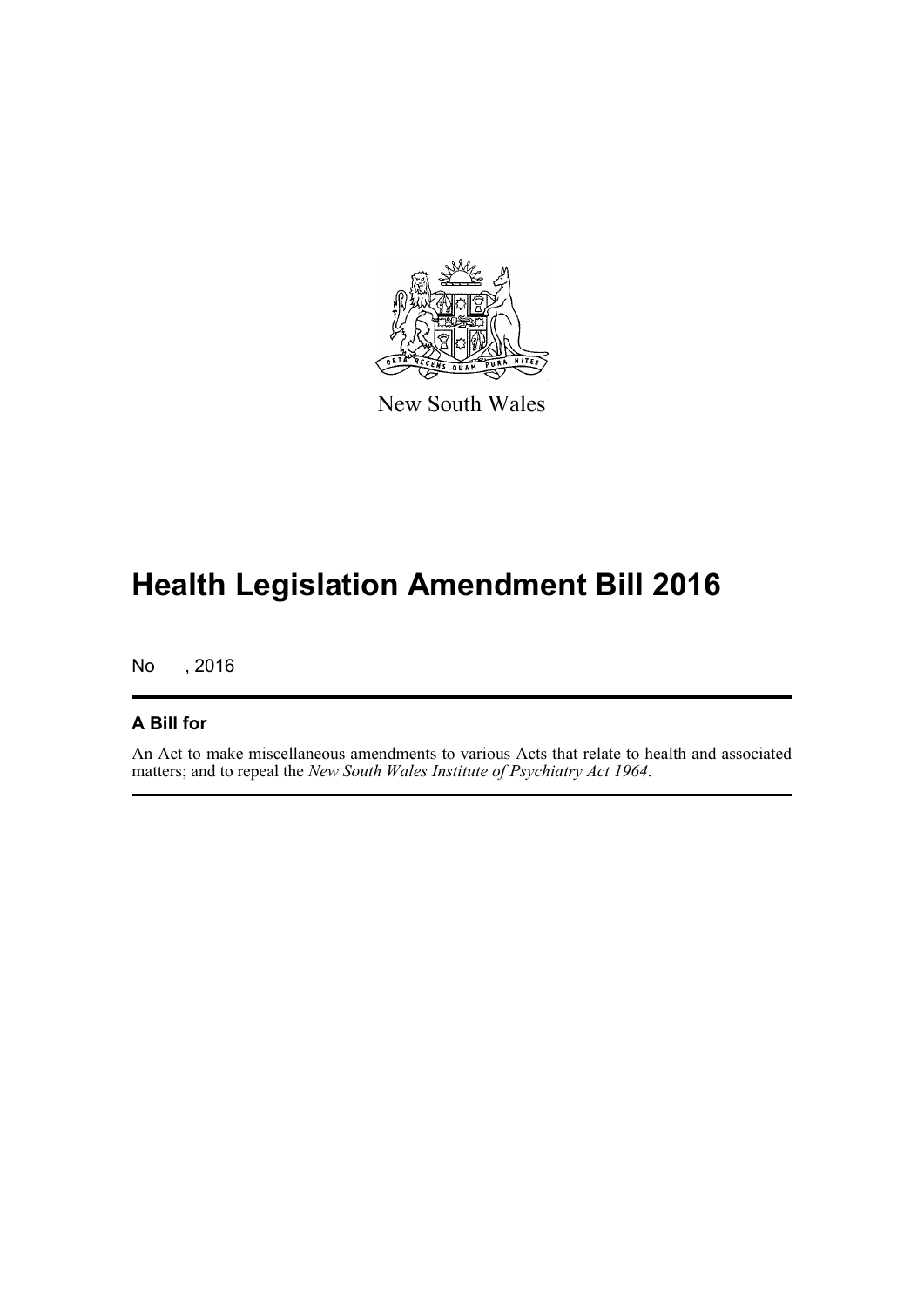Health Legislation Amendment Bill 2016 [NSW]

<span id="page-6-2"></span><span id="page-6-1"></span><span id="page-6-0"></span>

|   |                     | The Legislature of New South Wales enacts:                                                        | 1      |
|---|---------------------|---------------------------------------------------------------------------------------------------|--------|
|   |                     | Name of Act                                                                                       | 2      |
|   |                     | This Act is the Health Legislation Amendment Act 2016.                                            | 3      |
| 2 | <b>Commencement</b> |                                                                                                   |        |
|   | (1)                 | This Act commences on the date of assent to this Act, except as provided by<br>subsection $(2)$ . | 5<br>6 |
|   | (2)                 | Section 3 commences on a day to be appointed by proclamation.                                     | 7      |
| 3 | Repeal              |                                                                                                   | 8      |
|   |                     | The New South Wales Institute of Psychiatry Act 1964 No 44 is repealed.                           | 9      |
|   |                     |                                                                                                   |        |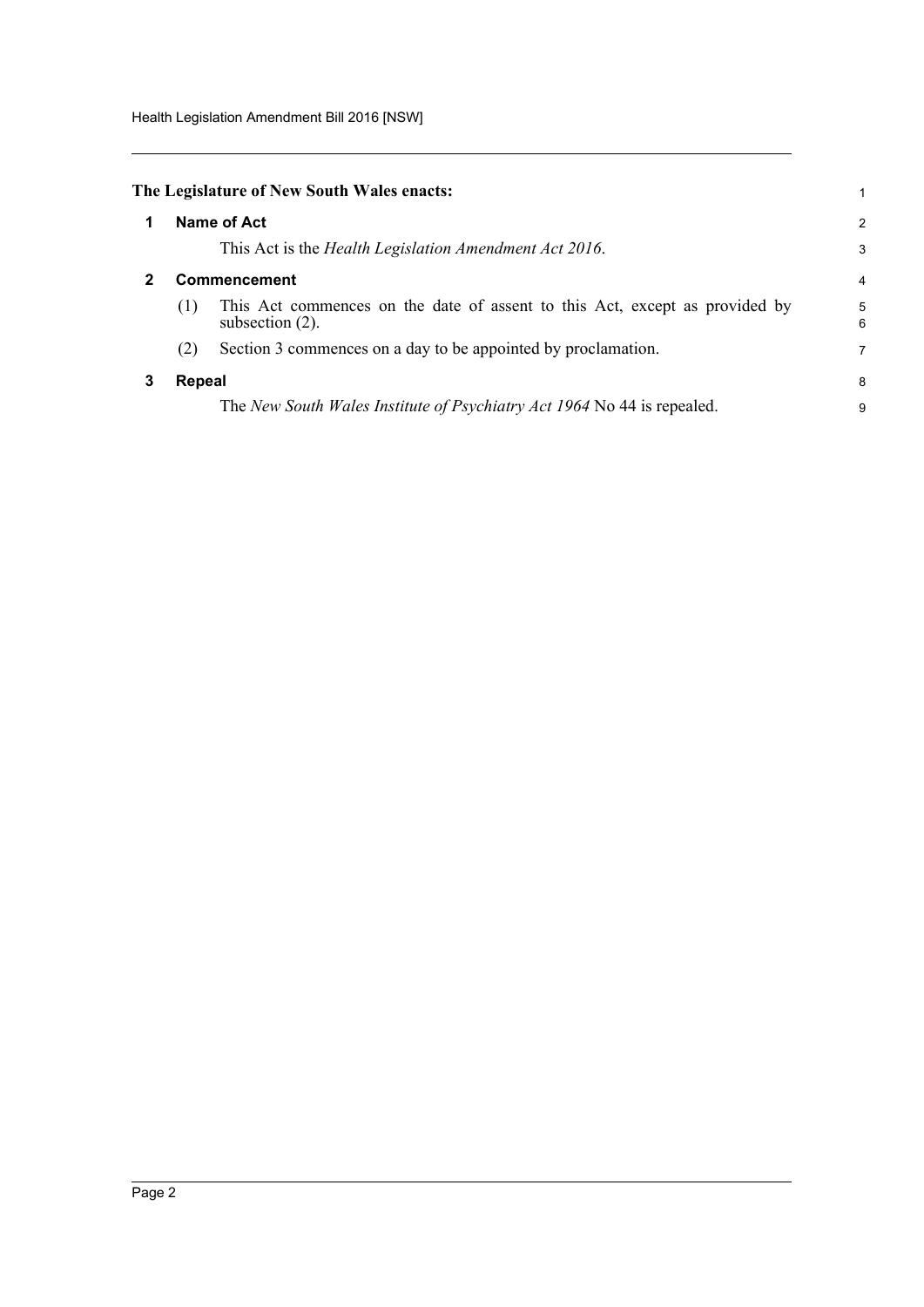<span id="page-7-0"></span>

| <b>Schedule 1</b> |                               | <b>Amendment of Health Administration Act 1982</b><br><b>No 135</b>                            |                |  |  |  |
|-------------------|-------------------------------|------------------------------------------------------------------------------------------------|----------------|--|--|--|
| [1]               |                               | The whole Act (except Schedule 2 and where otherwise amended by this Schedule)                 | 3              |  |  |  |
|                   |                               | Omit "Director-General" and "Director-General's" wherever occurring.                           | $\overline{4}$ |  |  |  |
|                   |                               | Insert instead "Health Secretary" and "Health Secretary's".                                    | 5              |  |  |  |
| [2]               | <b>Section 4 Definitions</b>  |                                                                                                | 6              |  |  |  |
|                   |                               | Omit the definitions of <i>Department</i> and <i>Director-General</i> from section 4 (1).      | $\overline{7}$ |  |  |  |
|                   | Insert in alphabetical order: |                                                                                                |                |  |  |  |
|                   |                               | <b>Health Secretary</b> means the Secretary of the Ministry.                                   | 9              |  |  |  |
|                   |                               | <b>Ministry</b> means the Ministry of Health.                                                  | 10             |  |  |  |
| $[3]$             | Schedule 3                    | Sections 4 (1A), 5 (1), 10 (1), 12 (1) (b), 13 (1), 17 (2) (b), 20C (1), 22, 25, 26 and 28 and | 11<br>12       |  |  |  |
|                   |                               | Omit "Department" wherever occurring. Insert instead "Ministry".                               | 13             |  |  |  |
| [4]               |                               | Section 29 Statute law revision (sec 6)                                                        | 14             |  |  |  |
|                   | Omit the section.             |                                                                                                | 15             |  |  |  |
| [5]               |                               | <b>Schedule 4 Medical Services Committee</b>                                                   | 16             |  |  |  |
|                   |                               | Omit "department" from clause 10 (2). Insert instead "Ministry".                               | 17             |  |  |  |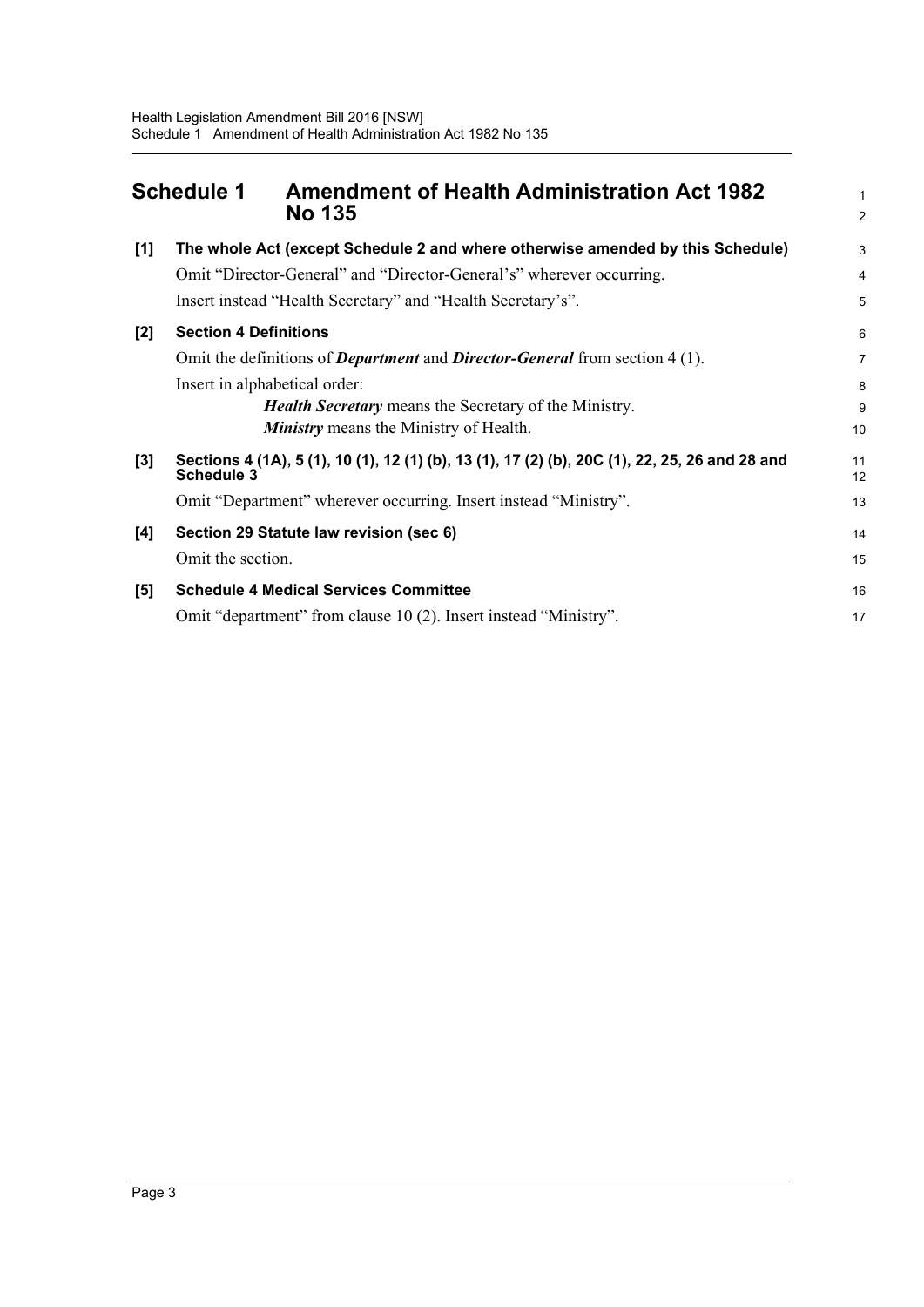<span id="page-8-0"></span>

|       | <b>Schedule 2</b> |                       |     | <b>Amendment of Health Services Act 1997 No 154</b>                                                                                                                                                                                                                                                                                                        | $\mathbf{1}$                   |
|-------|-------------------|-----------------------|-----|------------------------------------------------------------------------------------------------------------------------------------------------------------------------------------------------------------------------------------------------------------------------------------------------------------------------------------------------------------|--------------------------------|
| [1]   |                   |                       |     | Section 26 Constitution of local health district boards                                                                                                                                                                                                                                                                                                    | $\overline{2}$                 |
|       |                   |                       |     | Omit "4 years" from section 26 (5). Insert instead "5 years".                                                                                                                                                                                                                                                                                              | 3                              |
| $[2]$ |                   | <b>Section 26 (6)</b> |     |                                                                                                                                                                                                                                                                                                                                                            | 4                              |
|       |                   |                       |     | Omit "8 years". Insert instead "10 years".                                                                                                                                                                                                                                                                                                                 | 5                              |
| $[3]$ |                   | <b>Section 26 (7)</b> |     |                                                                                                                                                                                                                                                                                                                                                            | 6                              |
|       |                   |                       |     | Omit "chairperson". Insert instead "Chairperson".                                                                                                                                                                                                                                                                                                          | 7                              |
| [4]   |                   | <b>Section 26 (9)</b> |     |                                                                                                                                                                                                                                                                                                                                                            | 8                              |
|       |                   |                       |     | Omit the subsection. Insert instead:                                                                                                                                                                                                                                                                                                                       | 9                              |
|       |                   | (9)                   |     | Schedule 4A includes further provisions with respect to the constitution and<br>procedure of local health district boards.                                                                                                                                                                                                                                 | 10<br>11                       |
| [5]   |                   | <b>Section 39</b>     |     |                                                                                                                                                                                                                                                                                                                                                            | 12                             |
|       |                   |                       |     | Omit the section. Insert instead:                                                                                                                                                                                                                                                                                                                          | 13                             |
|       | 39                |                       |     | Local health district by-laws                                                                                                                                                                                                                                                                                                                              | 14                             |
|       |                   | (1)                   |     | Power to make model by-laws                                                                                                                                                                                                                                                                                                                                | 15                             |
|       |                   |                       |     | The Health Secretary may make model by-laws, not inconsistent with this Act<br>or the regulations, for or with respect to the following:                                                                                                                                                                                                                   | 16<br>17                       |
|       |                   |                       | (a) | the management of any public hospital, health institution, health service<br>or health support service under the control of a local health district,                                                                                                                                                                                                       | 18<br>19                       |
|       |                   |                       | (b) | the provision of hospital services and other health services to patients of<br>any public hospital or health institution under the control of a local<br>health district and to other persons,                                                                                                                                                             | 20<br>21<br>22                 |
|       |                   |                       | (c) | the appointment, control and governance of visiting practitioners in<br>connection with public hospitals, health institutions and health services<br>under the control of a local health district, including the conditions<br>subject to which visiting practitioners may perform work at or in<br>relation to any such hospital, institution or service, | 23<br>24<br>25<br>26<br>27     |
|       |                   |                       | (d) | regulating or prohibiting smoking at any public hospital, health<br>institution or health service under the control of a local health district,<br>including by designating an area as a smoke-free area for the purposes<br>of section 6A (Smoke-free areas—outdoor public places) of the<br>Smoke-free Environment Act 2000,                             | 28<br>29<br>$30\,$<br>31<br>32 |
|       |                   |                       | (e) | the custody and use of the seal of a local health district,                                                                                                                                                                                                                                                                                                | 33                             |
|       |                   |                       | (f) | the keeping of records concerning a local health district's acts and<br>decisions,                                                                                                                                                                                                                                                                         | 34<br>35                       |
|       |                   |                       | (g) | the appointment and functions of the councils and committees of a local<br>health district.                                                                                                                                                                                                                                                                | 36<br>37                       |
|       |                   | (2)                   |     | <b>Publication of model by-laws</b>                                                                                                                                                                                                                                                                                                                        | 38                             |
|       |                   |                       |     | The Health Secretary may publish an order on the NSW legislation website<br>setting out the terms of model by-laws.                                                                                                                                                                                                                                        | 39<br>40                       |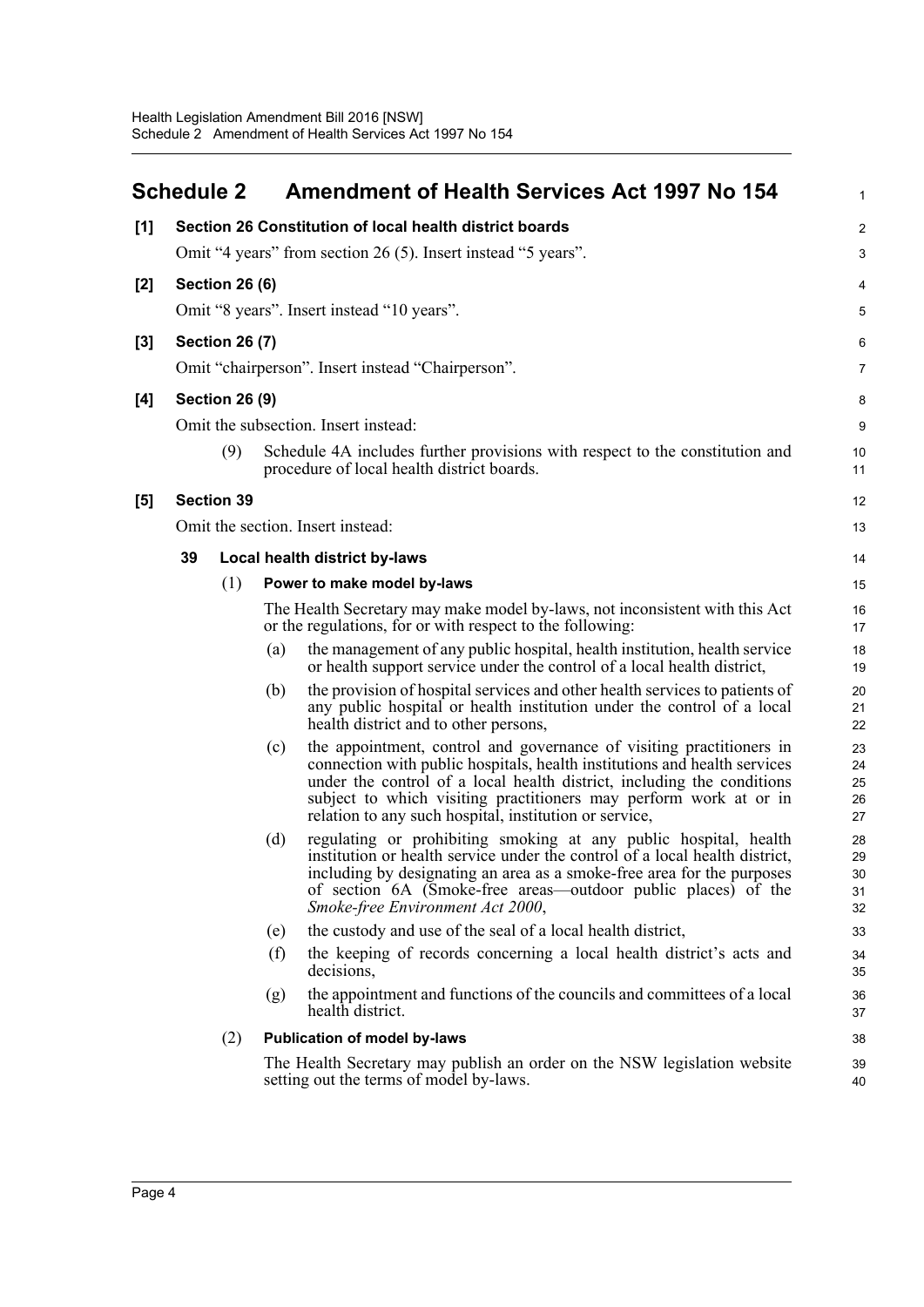#### (3) **Adoption of model by-laws**

A local health district may make by-laws that adopt the provisions of the model by-laws as published on the NSW legislation website in respect of the area in which the local health district is constituted with such additions, omissions or other modifications (if any) as may be made by it in accordance with this section.

#### (4) **Modification to, and omission of, provisions of model by-laws**

A local health district may make modifications to, or omit, a provision of the model by-laws only with the approval of the Health Secretary.

#### (5) **Additional by-laws**

A local health district may make additional by-laws in relation to matters specified in subsection (1) but not covered by the model by-laws provided the additional by-laws are not inconsistent with the model by-laws. A copy of any such additional by-laws are to be provided to the Health Secretary within 30 days of the making of the by-laws.

#### (6) **Precondition for making of certain by-laws**

A model by-law or by-law may not be made for or with respect to any matter referred to in subsection (1) (c) unless the Health Secretary or local health district (as the case requires) has received advice from the Medical Services Committee in relation to the substance of the model by-law or by-law proposed to be made.

#### (7) **Exception to precondition**

Subsection (6) does not apply to a model by-law or by-law if the Medical Services Committee does not furnish advice to the Health Secretary or local health district (as the case requires) in relation to the relevant model by-law or by-law:

- (a) within 30 days after a notice from the Health Secretary or local health district requesting such advice has been served on the Committee, or
- (b) within such further period as the Health Secretary or local health district may specify in the notice or in another notice served on the Committee.

#### (8) **What by-laws may provide for**

A provision of a model by-law or by-law may do any one or any combination of the following:

- (a) apply generally or be limited in its application by reference to specified exceptions or factors,
- (b) apply differently according to different factors of a specified kind,
- (c) authorise any matter or thing to be from time to time determined, applied or regulated by any specified person or body.

#### (9) **Power to amend or repeal by-laws**

A power to make model by-laws or by-laws includes the power to amend or repeal any model by-law or by-law made in the exercise of that power.

#### (10) **Judicial notice**

Judicial notice is to be taken of a by-law authenticated by the seal of the local health district concerned or in accordance with section 135. It is to be presumed, in the absence of evidence to the contrary, that all conditions and preliminary steps precedent to the making of the by-law have been complied with and performed.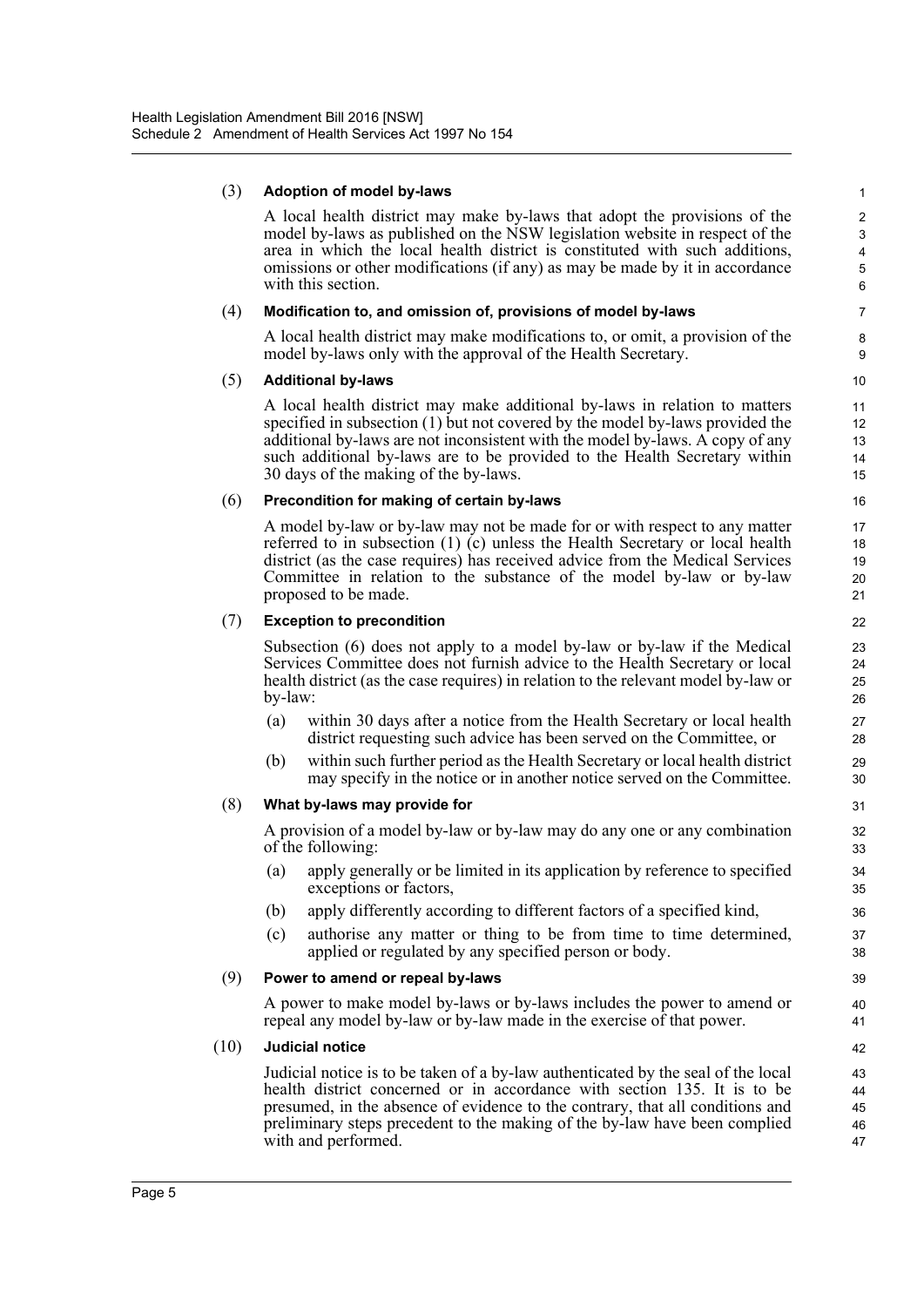| [6]   | <b>Section 54</b> |                          |                                             |                                                                                                                                                                                                                                                                                                                                                                   |                            |  |  |  |  |
|-------|-------------------|--------------------------|---------------------------------------------|-------------------------------------------------------------------------------------------------------------------------------------------------------------------------------------------------------------------------------------------------------------------------------------------------------------------------------------------------------------------|----------------------------|--|--|--|--|
|       |                   | Insert after section 53: |                                             |                                                                                                                                                                                                                                                                                                                                                                   | $\overline{\mathbf{c}}$    |  |  |  |  |
|       | 54                |                          |                                             | <b>Other committees and councils</b>                                                                                                                                                                                                                                                                                                                              | 3                          |  |  |  |  |
|       |                   |                          |                                             | The chief executive may establish such committees and councils as he or she<br>considers appropriate to assist the statutory health corporation in the exercise<br>of its functions.                                                                                                                                                                              | 4<br>5<br>6                |  |  |  |  |
| $[7]$ | <b>Section 60</b> |                          |                                             |                                                                                                                                                                                                                                                                                                                                                                   |                            |  |  |  |  |
|       |                   |                          |                                             | Omit the section. Insert instead:                                                                                                                                                                                                                                                                                                                                 | 8                          |  |  |  |  |
|       | 60                |                          | <b>Statutory health corporation by-laws</b> |                                                                                                                                                                                                                                                                                                                                                                   |                            |  |  |  |  |
|       |                   | (1)                      | Power to make model by-laws                 |                                                                                                                                                                                                                                                                                                                                                                   |                            |  |  |  |  |
|       |                   |                          |                                             | The relevant authority may make model by-laws, not inconsistent with this<br>Act or the regulations, for or with respect to the following:                                                                                                                                                                                                                        | 11<br>12                   |  |  |  |  |
|       |                   |                          | (a)                                         | the management of any public hospital, health institution, health service<br>or health support service under the control of a statutory health<br>corporation,                                                                                                                                                                                                    | 13<br>14<br>15             |  |  |  |  |
|       |                   |                          | (b)                                         | the provision of health services to patients of any public hospital or<br>health institution under the control of a statutory health corporation and<br>to other persons,                                                                                                                                                                                         | 16<br>17<br>18             |  |  |  |  |
|       |                   |                          | (c)                                         | the appointment, control and governance of visiting practitioners in<br>connection with public hospitals, health institutions and health services<br>under the control of a statutory health corporation, including the<br>conditions subject to which visiting practitioners may perform work at<br>or in relation to any such hospital, institution or service, | 19<br>20<br>21<br>22<br>23 |  |  |  |  |
|       |                   |                          | (d)                                         | regulating or prohibiting smoking at any public hospital, health<br>institution or health service under the control of a statutory health<br>corporation, including by designating an area as a smoke-free area for<br>the purposes of section 6A (Smoke-free areas—outdoor public places)<br>of the <i>Smoke-free Environment Act 2000</i> ,                     | 24<br>25<br>26<br>27<br>28 |  |  |  |  |
|       |                   |                          | (e)                                         | the custody and use of the seal of a statutory health corporation,                                                                                                                                                                                                                                                                                                | 29                         |  |  |  |  |
|       |                   |                          | (f)                                         | the keeping of records concerning the acts and decisions of a statutory<br>health corporation,                                                                                                                                                                                                                                                                    | 30<br>31                   |  |  |  |  |
|       |                   |                          | (g)                                         | in the case of a board governed health corporation:                                                                                                                                                                                                                                                                                                               | 32                         |  |  |  |  |
|       |                   |                          |                                             | (i) the keeping of records concerning the acts and decisions of the<br>board, and                                                                                                                                                                                                                                                                                 | 33<br>34                   |  |  |  |  |
|       |                   |                          |                                             | the procedure for the calling of meetings of the board and for the<br>(ii)<br>conduct of business at those meetings,                                                                                                                                                                                                                                              | 35<br>36                   |  |  |  |  |
|       |                   |                          | (h)                                         | the appointment and functions of the councils and committees of a<br>statutory health corporation.                                                                                                                                                                                                                                                                | 37<br>38                   |  |  |  |  |
|       |                   | (2)                      |                                             | <b>Publication of model by-laws</b>                                                                                                                                                                                                                                                                                                                               | 39                         |  |  |  |  |
|       |                   |                          |                                             | The relevant authority may publish an order on the NSW legislation website<br>setting out the terms of model by-laws.                                                                                                                                                                                                                                             | 40<br>41                   |  |  |  |  |
|       |                   | (3)                      |                                             | Adoption of model by-laws                                                                                                                                                                                                                                                                                                                                         | 42                         |  |  |  |  |
|       |                   |                          |                                             | A statutory health corporation may make by-laws that adopt the provisions of<br>the model by-laws as published on the NSW legislation website with such<br>additions, omissions or other modifications (if any) as may be made by it in<br>accordance with this section.                                                                                          | 43<br>44<br>45<br>46       |  |  |  |  |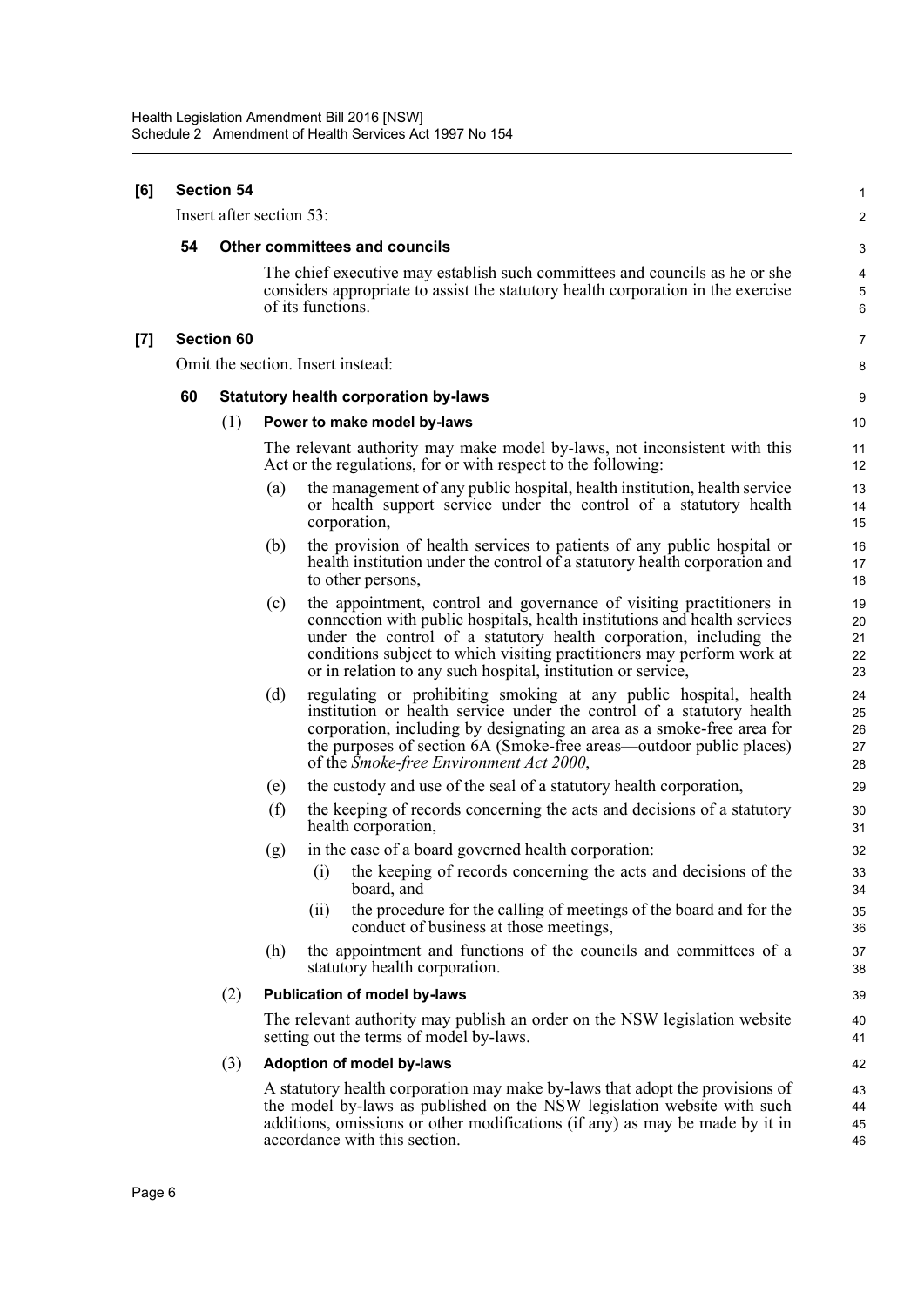| (4)  | Modification to, and omission of, provisions of model by-laws                                                                                                                                                                                                                                                                                                                                                                          | 1                                                     |
|------|----------------------------------------------------------------------------------------------------------------------------------------------------------------------------------------------------------------------------------------------------------------------------------------------------------------------------------------------------------------------------------------------------------------------------------------|-------------------------------------------------------|
|      | A statutory health corporation may make modifications to, or omit, a provision<br>of the model by-laws only with the approval of the relevant authority.                                                                                                                                                                                                                                                                               | $\overline{2}$<br>3                                   |
| (5)  | Additional by-laws for specialty network governed health corporation                                                                                                                                                                                                                                                                                                                                                                   | 4                                                     |
|      | A statutory health corporation that is a specialty network governed health<br>corporation may make additional by-laws in relation to matters specified in<br>subsection (1) but not covered by the model by-laws provided the additional<br>by-laws are not inconsistent with the model by-laws. A copy of any such<br>additional by-laws are to be provided to the relevant authority within 30 days<br>of the making of the by-laws. | $\overline{5}$<br>6<br>$\overline{7}$<br>8<br>9<br>10 |
| (6)  | Precondition for making of certain by-laws                                                                                                                                                                                                                                                                                                                                                                                             | 11                                                    |
|      | A model by-law or by-law may not be made for or with respect to any matter<br>referred to in subsection $(1)$ $(c)$ unless the relevant authority or specialty<br>network governed health corporation (as the case requires) has received advice<br>from the Medical Services Committee in relation to the substance of the model<br>by-law or by-law proposed to be made.                                                             | 12<br>13<br>14<br>15<br>16                            |
| (7)  | <b>Exception to precondition</b>                                                                                                                                                                                                                                                                                                                                                                                                       | 17                                                    |
|      | Subsection (6) does not apply to a model by-law or by-law if the Medical<br>Services Committee does not furnish advice to the relevant authority or<br>specialty network governed health corporation (as the case requires) in<br>relation to the relevant model by-law or by-law:                                                                                                                                                     | 18<br>19<br>20<br>21                                  |
|      | within 30 days after a notice from the relevant authority or specialty<br>(a)<br>network governed health corporation requesting such advice has been<br>served on the Committee, or                                                                                                                                                                                                                                                    | 22<br>23<br>24                                        |
|      | within such further period as the relevant authority or specialty network<br>(b)<br>governed health corporation may specify in the notice or in another<br>notice served on the Committee.                                                                                                                                                                                                                                             | 25<br>26<br>27                                        |
| (8)  | What by-laws may provide for                                                                                                                                                                                                                                                                                                                                                                                                           | 28                                                    |
|      | A provision of a model by-law or by-law may do any one or any combination<br>of the following:                                                                                                                                                                                                                                                                                                                                         | 29<br>30                                              |
|      | apply generally or be limited in its application by reference to specified<br>(a)<br>exceptions or factors,                                                                                                                                                                                                                                                                                                                            | 31<br>32                                              |
|      | apply differently according to different factors of a specified kind,<br>(b)                                                                                                                                                                                                                                                                                                                                                           | 33                                                    |
|      | (c) authorise any matter or thing to be from time to time determined,<br>applied or regulated by any specified person or body.                                                                                                                                                                                                                                                                                                         | 34<br>35                                              |
| (9)  | Power to amend or repeal by-laws                                                                                                                                                                                                                                                                                                                                                                                                       | 36                                                    |
|      | A power to make model by-laws or by-laws includes the power to amend or<br>repeal any model by-law or by-law made in the exercise of that power.                                                                                                                                                                                                                                                                                       | 37<br>38                                              |
| (10) | Judicial notice                                                                                                                                                                                                                                                                                                                                                                                                                        | 39                                                    |
|      | Judicial notice is to be taken of a by-law authenticated by the seal of the<br>statutory health corporation concerned or in accordance with section 135. It is<br>to be presumed, in the absence of evidence to the contrary, that all conditions<br>and preliminary steps precedent to the making of the by-law have been<br>complied with and performed.                                                                             | 40<br>41<br>42<br>43<br>44                            |
| (11) | In this section, <i>relevant authority</i> means:                                                                                                                                                                                                                                                                                                                                                                                      | 45                                                    |
|      | in relation to a board governed health corporation, the Minister, and<br>(a)                                                                                                                                                                                                                                                                                                                                                           | 46                                                    |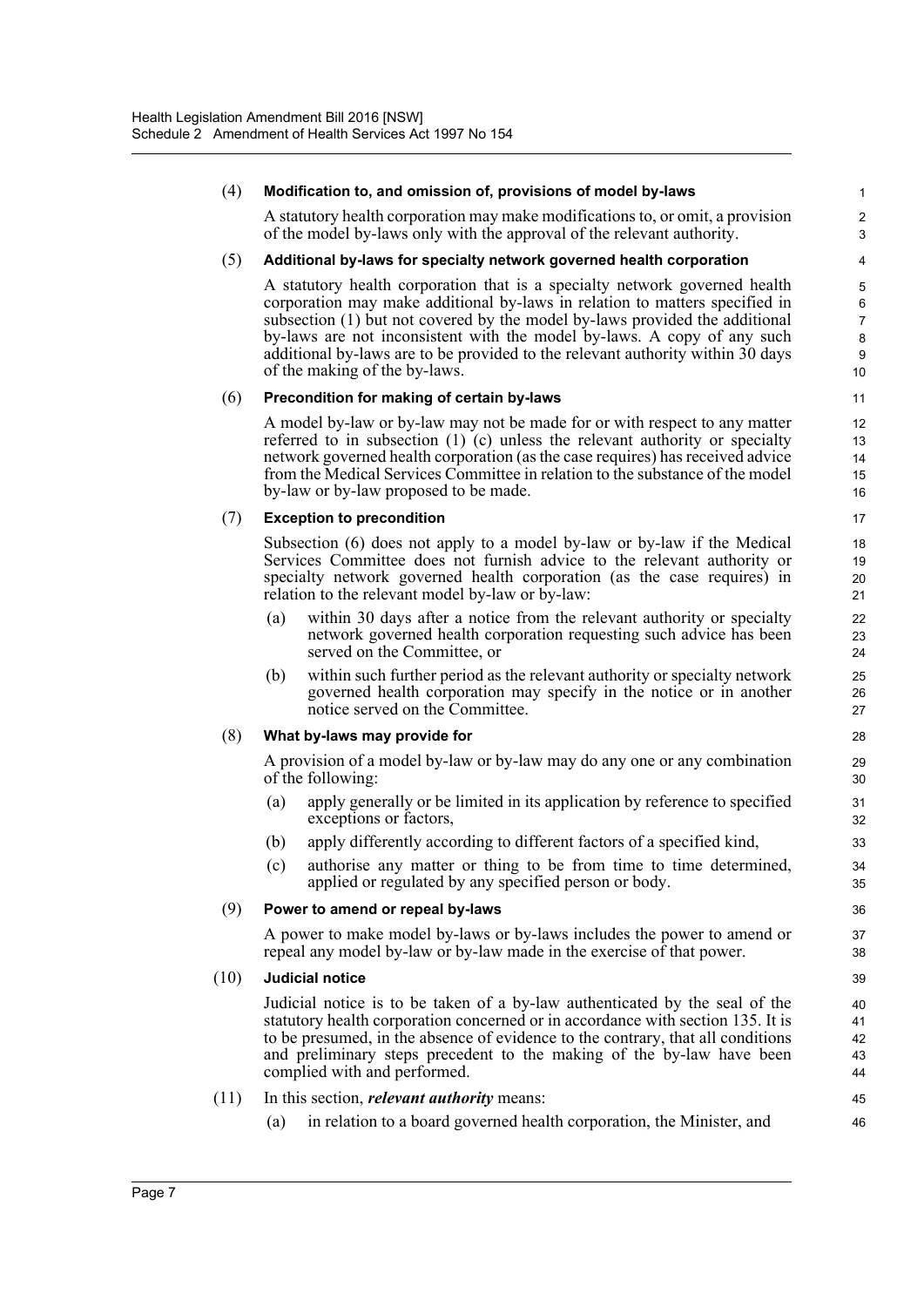|        |      |                           | (b)     | in relation to a chief executive governed health corporation or specialty<br>network governed health corporation, the Health Secretary.                                                                                                                                                                                                                                                                                                                                                           | $\mathbf{1}$<br>$\overline{2}$   |
|--------|------|---------------------------|---------|---------------------------------------------------------------------------------------------------------------------------------------------------------------------------------------------------------------------------------------------------------------------------------------------------------------------------------------------------------------------------------------------------------------------------------------------------------------------------------------------------|----------------------------------|
| [8]    |      | <b>Section 116H</b>       |         |                                                                                                                                                                                                                                                                                                                                                                                                                                                                                                   | 3                                |
|        |      |                           |         | Insert after section 116G:                                                                                                                                                                                                                                                                                                                                                                                                                                                                        | 4                                |
|        | 116H |                           |         | Role of Health Secretary in industrial proceedings                                                                                                                                                                                                                                                                                                                                                                                                                                                | 5                                |
|        |      | (1)                       | member. | The Health Secretary is, for the purposes of any proceedings relating to a<br>member of the NSW Health Service held before a competent tribunal having<br>jurisdiction to deal with industrial matters, taken to be the employer of that                                                                                                                                                                                                                                                          | 6<br>$\overline{7}$<br>8<br>9    |
|        |      | (2)                       |         | In this section, <i>industrial matters</i> has the same meaning as in the <i>Industrial</i><br>Relations Act 1996.                                                                                                                                                                                                                                                                                                                                                                                | 10<br>11                         |
| [9]    |      |                           |         | Section 139 Liability of persons conducting performance reviews etc                                                                                                                                                                                                                                                                                                                                                                                                                               | 12                               |
|        |      |                           |         | Omit section 139 (1). Insert instead:                                                                                                                                                                                                                                                                                                                                                                                                                                                             | 13                               |
|        |      | (1)                       |         | This section applies with respect to the provision of expert advice or assistance<br>by a person, for or on behalf of a public health organisation or the Health<br>Secretary and in the person's professional capacity, in connection with:                                                                                                                                                                                                                                                      | 14<br>15<br>16                   |
|        |      |                           | (a)     | a review of the performance or conduct of any visiting practitioner or<br>relevant employee, or                                                                                                                                                                                                                                                                                                                                                                                                   | 17<br>18                         |
|        |      |                           | (b)     | a review to determine whether to take disciplinary action in relation to<br>any visiting practitioner or relevant employee, or                                                                                                                                                                                                                                                                                                                                                                    | 19<br>20                         |
|        |      |                           | (c)     | a review or inquiry conducted in relation to the operation of the public<br>health system or any part of that system.                                                                                                                                                                                                                                                                                                                                                                             | 21<br>22                         |
| $[10]$ |      | <b>Section 139A</b>       |         |                                                                                                                                                                                                                                                                                                                                                                                                                                                                                                   | 23                               |
|        |      | Insert after section 139: |         |                                                                                                                                                                                                                                                                                                                                                                                                                                                                                                   | 24                               |
|        | 139A | <b>Act 1998</b>           |         | Liability of certain persons assisting in the exercise of functions under<br>Guardianship Act 1987 and Children and Young Persons (Care and Protection)                                                                                                                                                                                                                                                                                                                                           | 25<br>26<br>27                   |
|        |      | (1)                       |         | Any person who is a member of staff of the NSW Health Service who, in good<br>faith, assists a registered health practitioner who is exercising a function that<br>is conferred or imposed on the practitioner by or under Part 5 of the<br>Guardianship Act 1987 or Part 1 of Chapter 9 of the Children and Young<br><i>Persons (Care and Protection) Act 1998</i> is not personally liable for any injury<br>or damage caused in assisting the practitioner in exercising any such function.    | 28<br>29<br>30<br>31<br>32<br>33 |
|        |      | (2)                       |         | If subsection (1) prevents liability attaching to a person, the liability attaches<br>instead to the local health district, or statutory health corporation, in which the<br>member of the NSW Health Service was employed at the time the assistance<br>was rendered.                                                                                                                                                                                                                            | 34<br>35<br>36<br>37             |
|        |      | (3)                       |         | Nothing in this section, or any other provision of this Act, the Guardianship<br>Act 1987, the Children and Young Persons (Care and Protection) Act 1998 or<br>the regulations relieves a registered health practitioner or other person from<br>liability in respect of carrying out treatment on a patient or other person to<br>which the registered health practitioner or person would have been subject had<br>the treatment been carried out with the patient's or other person's consent. | 38<br>39<br>40<br>41<br>42<br>43 |
|        |      | (4)                       |         | Nothing in this section affects any exclusion from liability provided by another<br>provision of this Act, the Guardianship Act 1987, the Children and Young                                                                                                                                                                                                                                                                                                                                      | 44<br>45                         |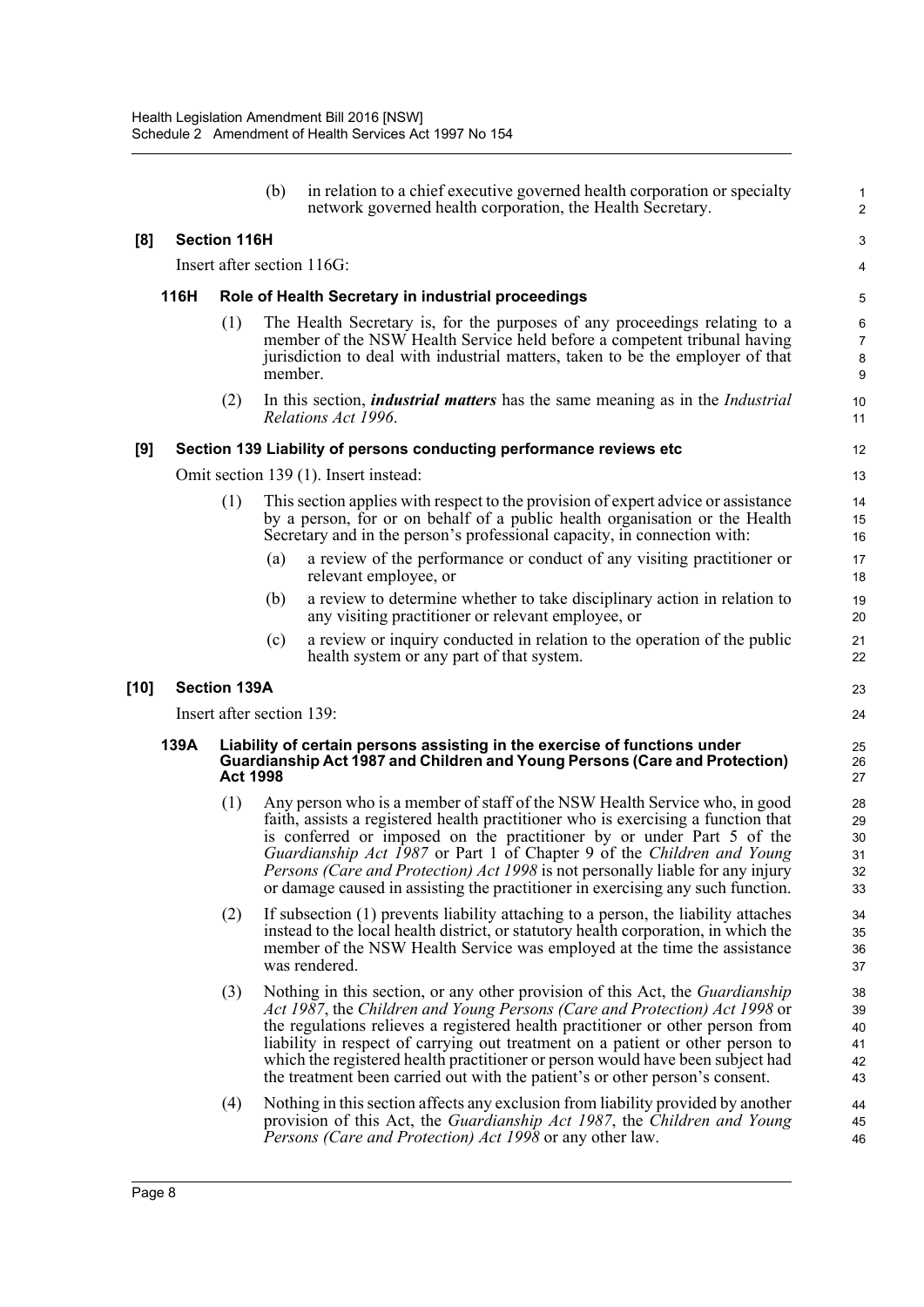| (5)                | In this section, <i>registered health practitioner</i> has the same meaning as in the<br>Health Practitioner Regulation National Law (NSW).                                                                                                                    | $\mathbf{1}$<br>2    |  |  |  |  |  |
|--------------------|----------------------------------------------------------------------------------------------------------------------------------------------------------------------------------------------------------------------------------------------------------------|----------------------|--|--|--|--|--|
| <b>Schedule 4A</b> |                                                                                                                                                                                                                                                                |                      |  |  |  |  |  |
|                    | Insert after Schedule 4:                                                                                                                                                                                                                                       | 4                    |  |  |  |  |  |
| <b>Schedule 4A</b> | Constitution and procedure of local health<br>district boards                                                                                                                                                                                                  | 5<br>6               |  |  |  |  |  |
|                    | (Section 26)                                                                                                                                                                                                                                                   | 7                    |  |  |  |  |  |
| Part 1             | <b>Preliminary</b>                                                                                                                                                                                                                                             | 8                    |  |  |  |  |  |
| 1                  | <b>Definitions</b>                                                                                                                                                                                                                                             | 9                    |  |  |  |  |  |
|                    | In this Schedule:                                                                                                                                                                                                                                              | 10                   |  |  |  |  |  |
|                    | <b>Board</b> means the local health district board for a local health district.                                                                                                                                                                                | 11                   |  |  |  |  |  |
|                    | <b>Chairperson</b> means the Chairperson of a Board.                                                                                                                                                                                                           | 12                   |  |  |  |  |  |
|                    | <b>Chief Executive</b> means the chief executive of a local health district.                                                                                                                                                                                   | 13                   |  |  |  |  |  |
|                    | <b>Deputy Chairperson</b> means the Deputy Chairperson of a Board.                                                                                                                                                                                             | 14                   |  |  |  |  |  |
|                    | <i>medical staff council</i> means the medical staff council of a local health district<br>appointed under the district's by-laws.                                                                                                                             | 15<br>16             |  |  |  |  |  |
|                    | <i>medical staff executive council</i> means the medical staff executive council of                                                                                                                                                                            | 17                   |  |  |  |  |  |
|                    | a local health district appointed under the district's by-laws.                                                                                                                                                                                                | 18                   |  |  |  |  |  |
|                    | <i>member</i> means a member of a Board.                                                                                                                                                                                                                       | 19                   |  |  |  |  |  |
| Part 2             | <b>Constitution</b>                                                                                                                                                                                                                                            | 20                   |  |  |  |  |  |
| $\mathbf{2}$       | <b>Chairperson and Deputy Chairperson</b>                                                                                                                                                                                                                      | 21                   |  |  |  |  |  |
| (1)                | The Minister may, from time to time, appoint a member (other than the<br>Chairperson), by the instrument of appointment of the member or a subsequent<br>instrument signed by the Minister, as the Deputy Chairperson of a Board.                              | 22<br>23<br>24       |  |  |  |  |  |
| (2)                | The Minister may at any time remove the Chairperson or Deputy Chairperson<br>from office as Chairperson or Deputy Chairperson of a Board.                                                                                                                      | 25<br>26             |  |  |  |  |  |
| (3)                | A person who is Chairperson or Deputy Chairperson of a Board is taken to<br>have vacated office as Chairperson or Deputy Chairperson if the person:                                                                                                            | 27<br>28             |  |  |  |  |  |
|                    | is removed from that office by the Minister under subclause (2), or<br>(a)                                                                                                                                                                                     | 29                   |  |  |  |  |  |
|                    | resigns that office by instrument in writing addressed to the Minister, or<br>(b)                                                                                                                                                                              | 30                   |  |  |  |  |  |
|                    | ceases to be a member.<br>(c)                                                                                                                                                                                                                                  | 31                   |  |  |  |  |  |
| (4)                | The Deputy Chairperson may act in the office of Chairperson during the<br>illness or absence of the Chairperson, and while so acting has and may exercise<br>all the functions of the Chairperson and is taken to be the Chairperson.                          | 32<br>33<br>34       |  |  |  |  |  |
| (5)                | For the purposes of this clause, a vacancy in the office of the Chairperson or<br>Deputy Chairperson is taken to be an absence from office of the Chairperson<br>or Deputy Chairperson.<br>Note. A Chairperson is appointed in accordance with section 26 (7). | 35<br>36<br>37<br>38 |  |  |  |  |  |

**[11]**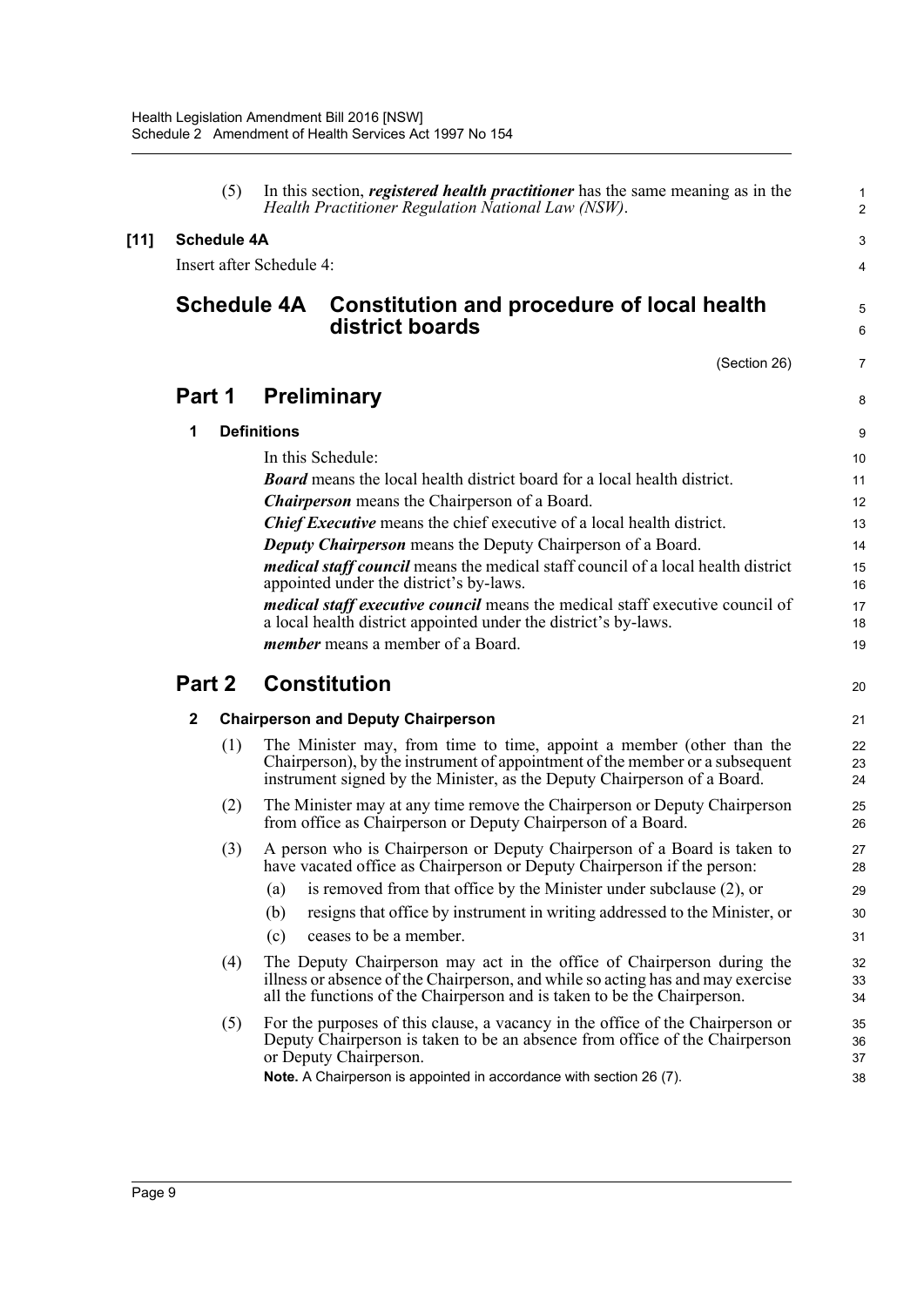| 3 | <b>Acting members and acting Chairperson</b> |     |                                                                                                                                                                                                                                                                                                                                                                     |                               |  |
|---|----------------------------------------------|-----|---------------------------------------------------------------------------------------------------------------------------------------------------------------------------------------------------------------------------------------------------------------------------------------------------------------------------------------------------------------------|-------------------------------|--|
|   | (1)                                          |     | The Minister may, from time to time, appoint a person to act in the office of a<br>member during the illness or absence of the member, and the person, while so<br>acting, has and may exercise all the functions of the member and is taken to be<br>a member.                                                                                                     | $\overline{c}$<br>3<br>4<br>5 |  |
|   | (2)                                          |     | The Minister may, from time to time, appoint a member to act in the office of<br>Chairperson during the illness or absence of both the Chairperson and Deputy<br>Chairperson, and the member, while so acting, has and may exercise all the<br>functions of the Chairperson and is taken to be the Chairperson.                                                     | 6<br>$\overline{7}$<br>8<br>9 |  |
|   | (3)                                          |     | The Minister may remove any person from any office to which the person was<br>appointed under this clause.                                                                                                                                                                                                                                                          | 10<br>11                      |  |
|   | (4)                                          |     | A person who is acting as a member is entitled to be paid such remuneration<br>(including travelling and subsistence allowances) as the Minister may from<br>time to time determine in respect of the person.                                                                                                                                                       | 12<br>13<br>14                |  |
|   | (5)                                          |     | For the purposes of this clause, a vacancy in the office of a member or the<br>Chairperson or Deputy Chairperson is taken to be an absence from office of<br>the member, Chairperson or Deputy Chairperson (as the case may be).                                                                                                                                    | 15<br>16<br>17                |  |
| 4 |                                              |     | Filling of vacancy in office of member                                                                                                                                                                                                                                                                                                                              | 18                            |  |
|   |                                              |     | If the office of any member becomes vacant, a person is, subject to this Act, to<br>be appointed to fill the vacancy.                                                                                                                                                                                                                                               | 19<br>20                      |  |
| 5 |                                              |     | Vacancy in office of Chairperson or Deputy Chairperson                                                                                                                                                                                                                                                                                                              | 21                            |  |
|   |                                              |     | The office of Chairperson or Deputy Chairperson becomes vacant if the person<br>holding that office:                                                                                                                                                                                                                                                                | 22<br>23                      |  |
|   |                                              | (a) | ceases to be a member, or                                                                                                                                                                                                                                                                                                                                           | 24                            |  |
|   |                                              | (b) | is removed from office under clause $2(2)$ .                                                                                                                                                                                                                                                                                                                        | 25                            |  |
| 6 |                                              |     | Vacancy in office of member                                                                                                                                                                                                                                                                                                                                         | 26                            |  |
|   |                                              |     | The office of a member becomes vacant if the member:                                                                                                                                                                                                                                                                                                                | 27                            |  |
|   |                                              | (a) | dies, or                                                                                                                                                                                                                                                                                                                                                            | 28                            |  |
|   |                                              | (b) | completes a term of office and is not re-appointed, or                                                                                                                                                                                                                                                                                                              | 29                            |  |
|   |                                              | (c) | resigns the office by instrument in writing addressed to the Minister, or                                                                                                                                                                                                                                                                                           | 30                            |  |
|   |                                              | (d) | is absent from 4 consecutive meetings of the Board of which reasonable<br>notice has been given to the member personally or in the ordinary<br>course of post, except on leave granted by the Board or unless, before<br>the expiration of 4 weeks after the last of those meetings, the member is<br>excused by the Board for being absent from those meetings, or | 31<br>32<br>33<br>34<br>35    |  |
|   |                                              | (e) | becomes bankrupt, applies to take the benefit of any law for the relief of<br>bankrupt or insolvent debtors, compounds with his or her creditors or<br>makes an assignment of his or her remuneration for their benefit, or                                                                                                                                         | 36<br>37<br>38                |  |
|   |                                              | (f) | becomes a mentally incapacitated person, or                                                                                                                                                                                                                                                                                                                         | 39                            |  |
|   |                                              | (g) | is convicted in New South Wales of an offence which is punishable by<br>imprisonment for 12 months or more or is convicted elsewhere than in<br>New South Wales of an offence that, if committed in New South Wales,<br>would be an offence so punishable, or                                                                                                       | 40<br>41<br>42<br>43          |  |
|   |                                              | (h) | is removed from office by the Minister under section 29.                                                                                                                                                                                                                                                                                                            | 44                            |  |
|   |                                              |     |                                                                                                                                                                                                                                                                                                                                                                     |                               |  |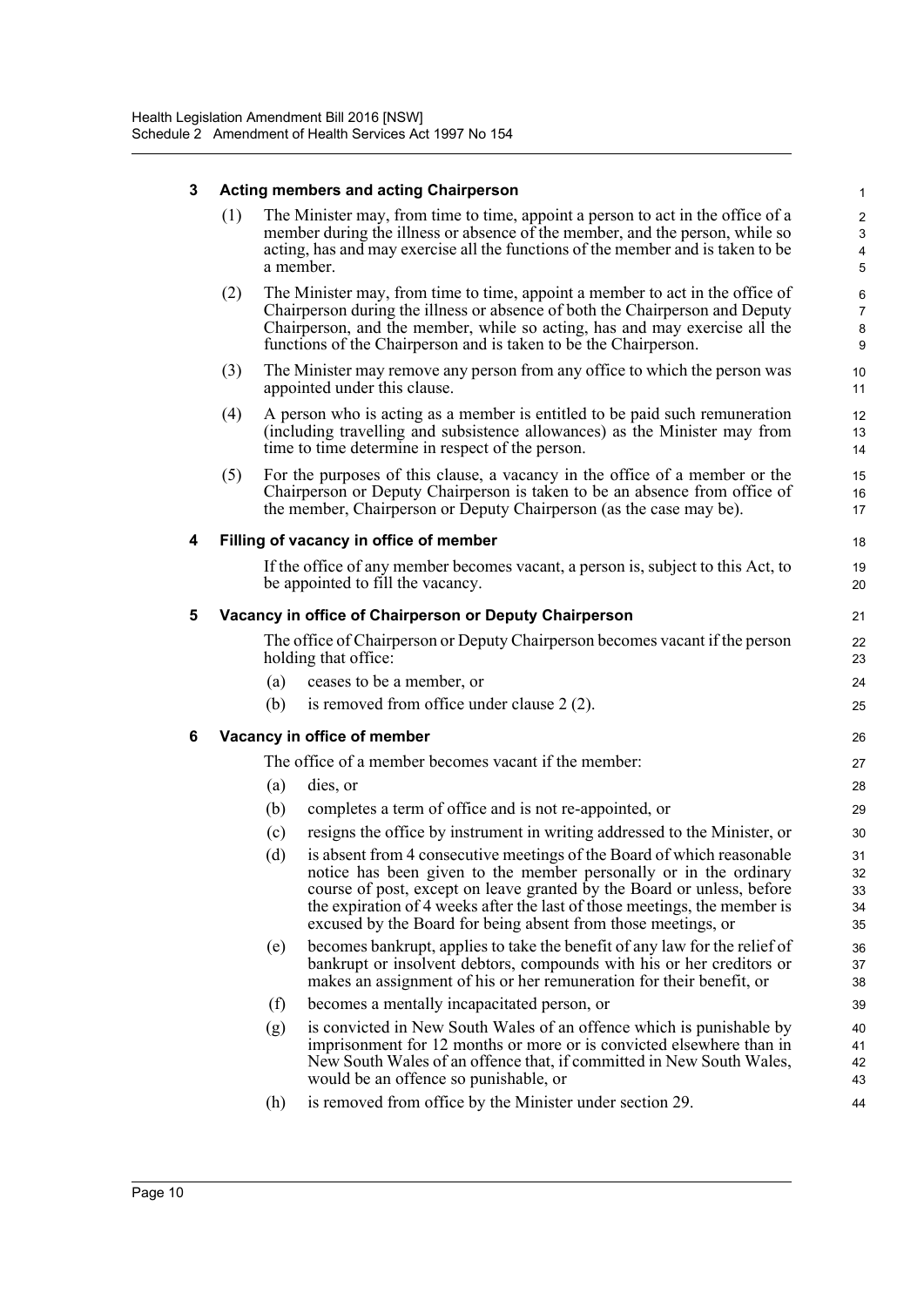#### **7 Disclosure of pecuniary interests**

- (1) If:
	- (a) a member has a direct or indirect pecuniary interest in a matter being considered or about to be considered at a meeting of the Board, and

(b) the interest appears to raise a conflict with the proper performance of the member's duties in relation to the consideration of the matter,

the member must, as soon as possible after the relevant facts have come to the member's knowledge, disclose the nature of the interest at a meeting of the Board.

- (2) A disclosure by a member at a meeting of the Board that the member:
	- (a) is a member, or is in the employment, of a specified company or other body, or
	- (b) is a partner, or is in the employment, of a specified person, or
	- (c) has some other specified interest relating to a specified company or other body or to a specified person,

is a sufficient disclosure of the nature of the interest in any matter relating to that company or other body or to that person which may arise after the date of the disclosure and which is required to be disclosed under subclause (1).

- (3) Particulars of any disclosure made under this clause must be recorded by the Board in a book kept for the purpose and that book must be open at all reasonable hours for inspection by any person on payment of the fee determined by the Board.
- (4) After a member has disclosed the nature of an interest in any matter, the member must not, unless the Board otherwise determines:
	- (a) be present during any deliberation of the Board with respect to the matter, or
	- (b) take part in any decision of the Board with respect to the matter.
- (5) For the purposes of the making of a determination by the Board under subclause (4), a member who has a direct or indirect pecuniary interest in a matter to which the disclosure relates must not:
	- (a) be present during any deliberation of the Board for the purpose of making the determination, or
	- (b) take part in the making by the Board of the determination.
- (6) A member does not have a pecuniary interest for the purposes of this clause in relation to a matter merely because the member is employed or otherwise holds an appointment at a hospital or health service that is or may be affected by the matter.
- (7) A contravention of this clause does not invalidate any decision of the Board.
- (8) The provisions of this clause extend to meetings of a committee of the Board.

#### **8 Avoidance of conflicts when Board exercising employer functions**

- (1) Any member of a Board who is employed by, or otherwise holds a clinical appointment or other type of appointment prescribed by the regulation with, the local health district for which the Board was established must not:
	- (a) be present during any deliberation of the Board relating to the Board's employer functions in respect of the employment (including appointment and removal) of the Chief Executive, or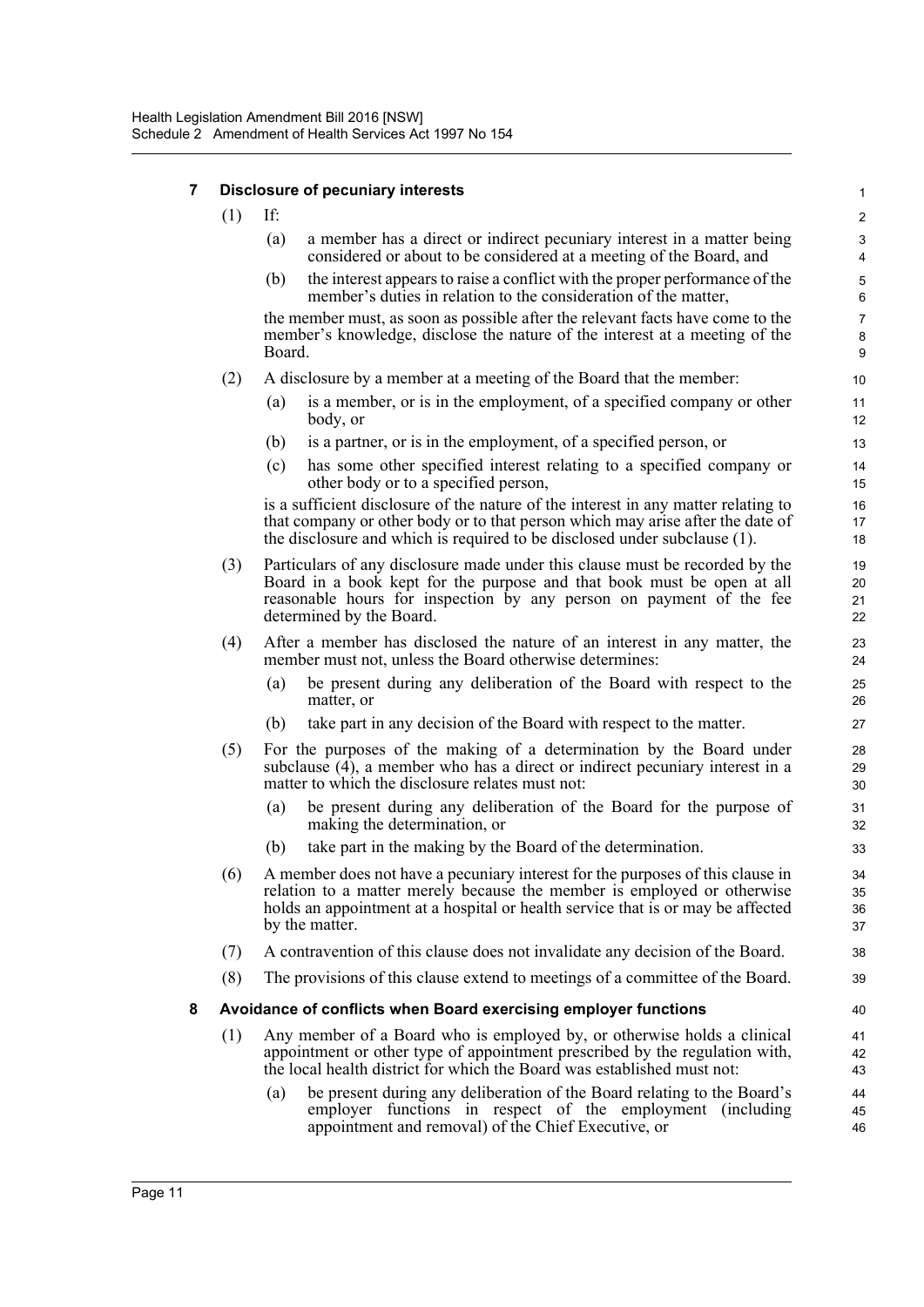|        |                                                                                                                                                                                                | take part in any decision of the Board with respect to the matter.<br>(b)                                                                                                                                                        | $\mathbf{1}$   |  |  |  |  |  |  |  |
|--------|------------------------------------------------------------------------------------------------------------------------------------------------------------------------------------------------|----------------------------------------------------------------------------------------------------------------------------------------------------------------------------------------------------------------------------------|----------------|--|--|--|--|--|--|--|
|        | (2)                                                                                                                                                                                            | A contravention of this clause does not invalidate any decision of the Board.                                                                                                                                                    | 2              |  |  |  |  |  |  |  |
|        | (3)<br>This clause does not prevent a person specified in subclause (1) from<br>providing advice to the Board relating to the Board's employer functions in<br>respect of the Chief Executive. |                                                                                                                                                                                                                                  |                |  |  |  |  |  |  |  |
| 9      |                                                                                                                                                                                                | <b>Effect of certain other Acts</b>                                                                                                                                                                                              | 6              |  |  |  |  |  |  |  |
|        | (1)                                                                                                                                                                                            | The provisions of the <i>Government Sector Employment Act 2013</i> relating to the<br>employment of Public Service employees do not apply to a member.                                                                           |                |  |  |  |  |  |  |  |
|        | (2)                                                                                                                                                                                            | If, by or under any Act, provision is made:                                                                                                                                                                                      | 9              |  |  |  |  |  |  |  |
|        |                                                                                                                                                                                                | requiring a person who is the holder of a specified office to devote the<br>(a)<br>whole of his or her time to the duties of that office, or                                                                                     | 10<br>11       |  |  |  |  |  |  |  |
|        |                                                                                                                                                                                                | prohibiting the person from engaging in employment outside the duties<br>(b)<br>of that office,                                                                                                                                  | 12<br>13       |  |  |  |  |  |  |  |
|        |                                                                                                                                                                                                | the provision does not operate to disqualify the person from holding that office<br>and also the office of a member or from accepting and retaining any<br>remuneration payable to the person under this Act as a member.        | 14<br>15<br>16 |  |  |  |  |  |  |  |
| 10     |                                                                                                                                                                                                | No compensation for removal from office or failure to re-appoint                                                                                                                                                                 | 17             |  |  |  |  |  |  |  |
|        |                                                                                                                                                                                                | A member who is removed from office or not re-appointed at the end of his or<br>her term of office is not entitled to be paid any compensation by reason of<br>ceasing to hold office.                                           | 18<br>19<br>20 |  |  |  |  |  |  |  |
| Part 3 |                                                                                                                                                                                                | <b>Procedure</b>                                                                                                                                                                                                                 | 21             |  |  |  |  |  |  |  |
|        |                                                                                                                                                                                                |                                                                                                                                                                                                                                  |                |  |  |  |  |  |  |  |
| 11     |                                                                                                                                                                                                | <b>General procedure</b>                                                                                                                                                                                                         | 22             |  |  |  |  |  |  |  |
|        |                                                                                                                                                                                                | The procedure for the calling of meetings of a Board and for the conduct of<br>business at those meetings is, subject to this Act, the regulations and any<br>by-laws relating to that Board, to be as determined by that Board. | 23<br>24<br>25 |  |  |  |  |  |  |  |
| 12     | Quorum                                                                                                                                                                                         |                                                                                                                                                                                                                                  | 26             |  |  |  |  |  |  |  |
|        |                                                                                                                                                                                                | The quorum for a meeting of a Board is a majority of its members.                                                                                                                                                                | 27             |  |  |  |  |  |  |  |
| 13     |                                                                                                                                                                                                | <b>Presiding member</b>                                                                                                                                                                                                          | 28             |  |  |  |  |  |  |  |
|        | (1)                                                                                                                                                                                            | The presiding member for a meeting of a Board is:                                                                                                                                                                                | 29             |  |  |  |  |  |  |  |
|        |                                                                                                                                                                                                | (a)<br>the Chairperson, or                                                                                                                                                                                                       | 30             |  |  |  |  |  |  |  |
|        |                                                                                                                                                                                                | (b)<br>in the absence of the Chairperson, the Deputy Chairperson, or                                                                                                                                                             | 31             |  |  |  |  |  |  |  |
|        |                                                                                                                                                                                                | in the absence of both the Chairperson and Deputy Chairperson, another<br>(c)<br>member elected to preside at the meeting.                                                                                                       | 32<br>33       |  |  |  |  |  |  |  |
|        | (2)                                                                                                                                                                                            | The presiding member has a deliberative vote and, in the event of an equality<br>of votes, has a second or casting vote.                                                                                                         | 34<br>35       |  |  |  |  |  |  |  |
| 14     | <b>Voting</b>                                                                                                                                                                                  |                                                                                                                                                                                                                                  | 36             |  |  |  |  |  |  |  |
|        | (1)                                                                                                                                                                                            | Only a member of the Board may vote at a meeting of the Board.                                                                                                                                                                   | 37             |  |  |  |  |  |  |  |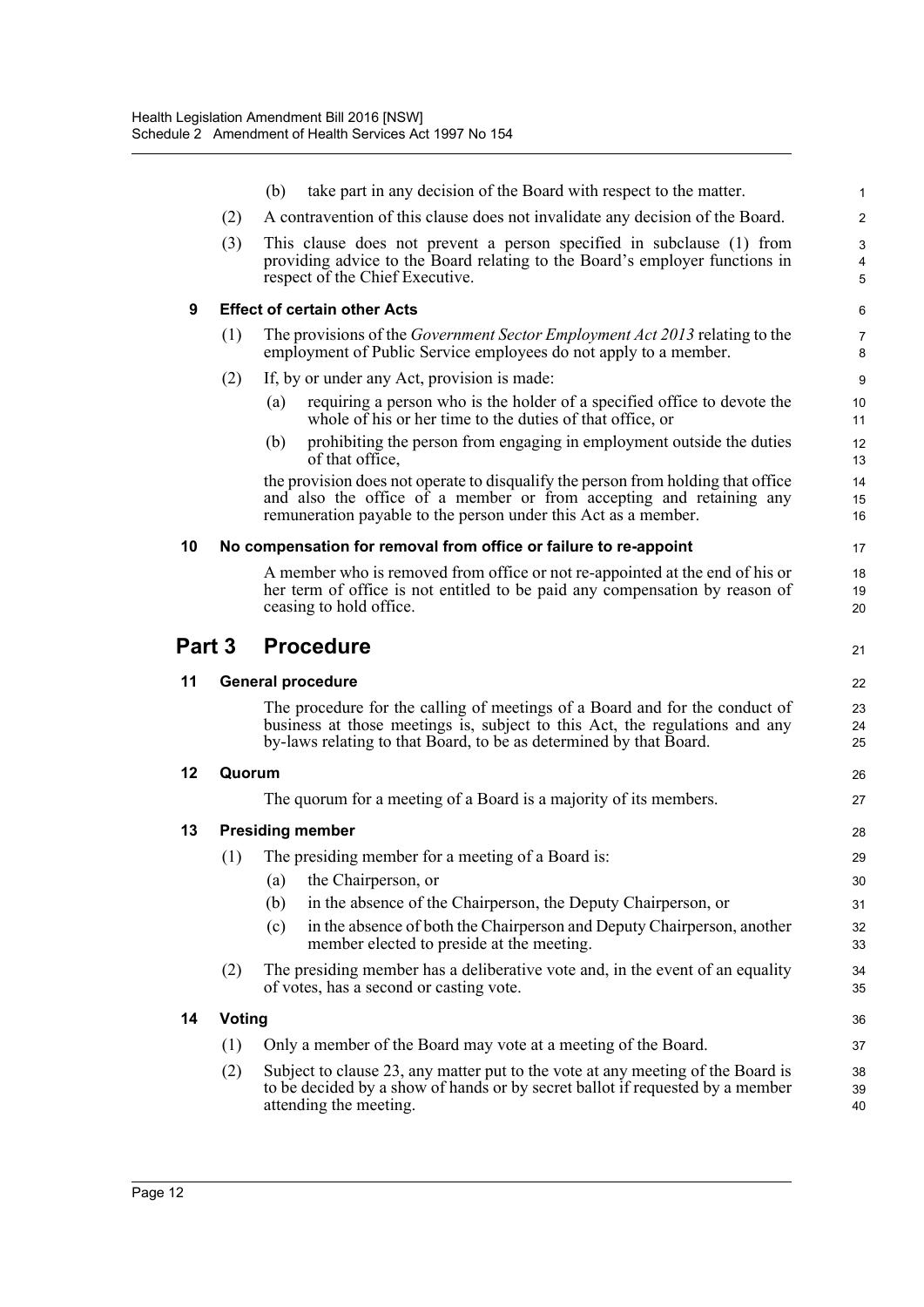(3) A decision supported by a majority of the votes cast at a meeting of the Board at which a quorum is present is the decision of the Board.

(4) If any members present at the meeting are excluded from taking part in the decision by clause 8, the decision is a decision of the Board only if the number of members present and entitled to vote on the decision is not less than the majority of the number of members (whether or not present) entitled to vote on the decision.

#### **15 First meeting of Board**

The Chairperson may call the first meeting of a Board in such manner as the Chairperson thinks fit.

#### **16 Ordinary meetings of Board**

- (1) A Board is to hold ordinary meetings at such times and places as may be determined by the Board.
- (2) At least 6 ordinary meetings are to be held in any 12-month period with such meetings being held at regular intervals.
- (3) Written notice of an ordinary meeting (whether delivered by ordinary post or electronic means) is to be given by the Chief Executive, or by another person authorised by the Board to give notice, to each member and each person invited by the Board to attend the meeting, at least 7 days before the meeting.
- (4) The written notice of the meeting given to a member is to be accompanied by the following:
	- (a) a copy of the agenda for the meeting,
	- (b) except in the case of the first meeting of the Board, a copy of the minutes of the previous meeting of the Board,
	- (c) a copy of the minutes of any special meeting of the Board held since the last ordinary meeting,
	- (d) a copy of the minutes of any meeting of a committee held since the Board's last ordinary meeting.
- (5) A person invited to the meeting by the Board may be provided with such of the information listed in subclause (4) as the Chairperson considers appropriate.

#### **17 Special meetings of Board**

- (1) A special meeting of the Board is to be called by the Chief Executive:
	- (a) at the direction of the Chairperson, or
	- (b) within 48 hours of receipt by the Chief Executive of a written request for a special meeting signed by at least 3 members of the Board.
- (2) A special meeting is to be held not later than 7 days after receipt by the Chief Executive of a request referred to in subclause (1) (b).
- (3) The Chief Executive is to give at least 24 hours written notice, and such of the material referred to in clause 16 (4) as the Chief Executive considers appropriate, to each member of and to each person invited to attend the meeting by the Board.
- (4) Notice of a special meeting is to specify the business to be considered at that meeting.
- (5) Only business specified in the notice of a special meeting is to be considered at the special meeting.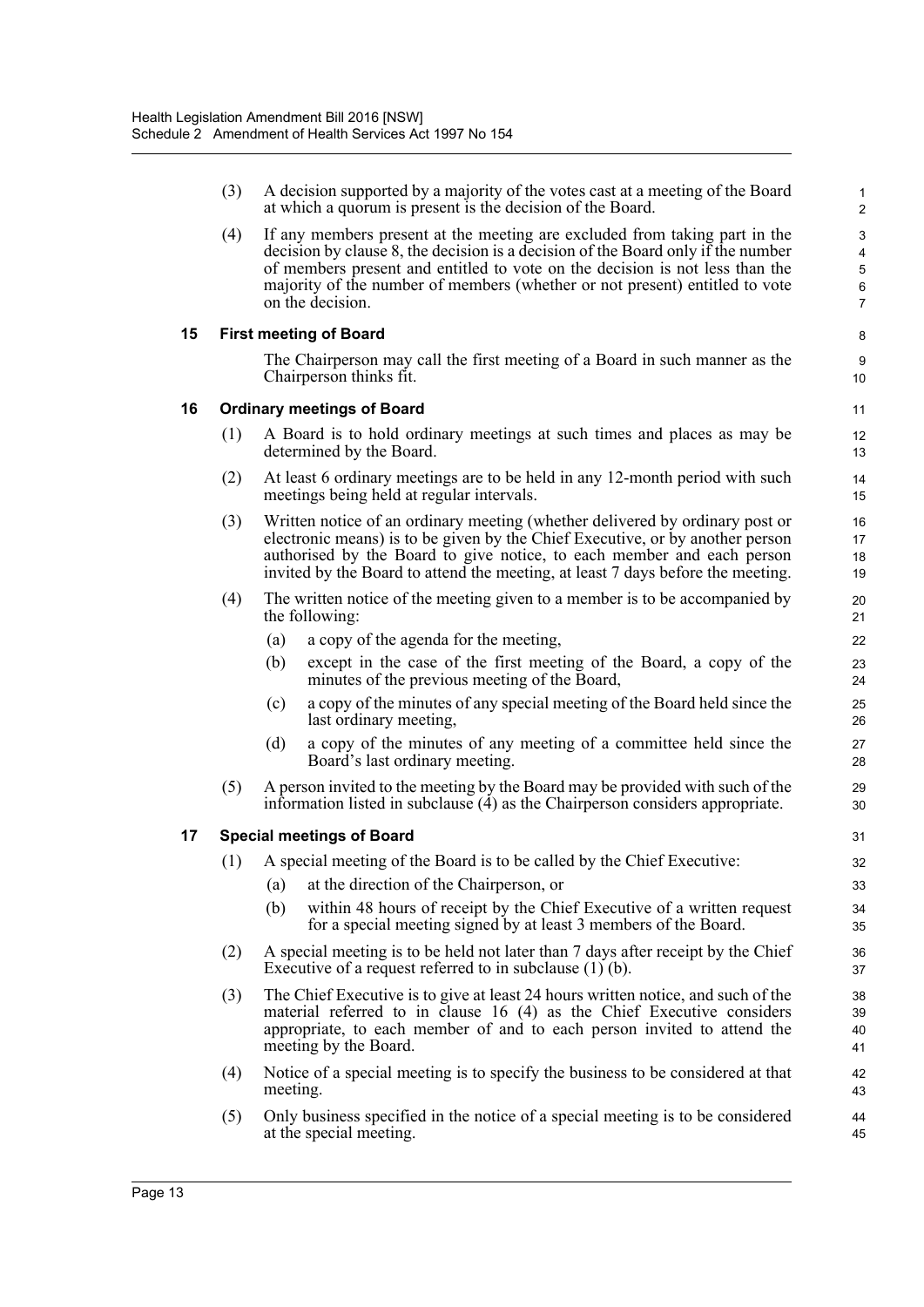| 18 | <b>Attendance at Board meetings</b> |                                                                                                                                                                                                                                                                                                                                                                                                           |                                             |  |  |  |  |
|----|-------------------------------------|-----------------------------------------------------------------------------------------------------------------------------------------------------------------------------------------------------------------------------------------------------------------------------------------------------------------------------------------------------------------------------------------------------------|---------------------------------------------|--|--|--|--|
|    | (1)                                 | The Board is to invite the following people to attend its meetings:                                                                                                                                                                                                                                                                                                                                       | $\overline{\mathbf{c}}$                     |  |  |  |  |
|    |                                     | the Chief Executive or his or her nominee,<br>(a)                                                                                                                                                                                                                                                                                                                                                         | 3                                           |  |  |  |  |
|    |                                     | the Chair of the medical staff executive council for the local health<br>(b)<br>district or, if there is only one medical staff council for the district, the<br>Chair of that medical staff council.                                                                                                                                                                                                     | $\overline{\mathbf{4}}$<br>$\mathbf 5$<br>6 |  |  |  |  |
|    |                                     | at least one representative of the executive staff (being the persons<br>(c)<br>appointed by the local health district to its management structure and<br>any persons appointed to act for the time being in those positions).                                                                                                                                                                            | $\overline{7}$<br>8<br>9                    |  |  |  |  |
|    | (2)                                 | A medical staff executive council or medical staff council (as the case<br>requires) may nominate an alternate to attend meetings of the Board in the<br>event that the Chair of the medical staff executive council or medical staff<br>council is unable to attend a meeting. Any such alternate may attend a meeting<br>to which the Chair is invited in the event that the Chair is unable to attend. | 10<br>11<br>12<br>13<br>14                  |  |  |  |  |
|    | (3)                                 | If a local health district has more than one medical staff council, the Board<br>may invite a representative for such of the councils as the Board considers<br>appropriate.                                                                                                                                                                                                                              |                                             |  |  |  |  |
|    | (4)                                 | The Board may invite any other person to attend any meeting of the Board<br>(including both ordinary and special meetings).                                                                                                                                                                                                                                                                               |                                             |  |  |  |  |
|    | (5)                                 | The Board may exclude any person (other than a member or the Chief<br>Executive or his or her nominee) from attending any meeting or part of a<br>meeting.                                                                                                                                                                                                                                                | 20<br>21<br>22                              |  |  |  |  |
|    | (6)                                 | The Board may exclude the Chief Executive, or his or her nominee, from<br>attending any ordinary or special meeting, or part of a meeting, where the<br>business under consideration relates to the conduct or performance of the<br>Chief Executive.                                                                                                                                                     | 23<br>24<br>25<br>26                        |  |  |  |  |
| 19 |                                     | <b>Annual public meeting</b>                                                                                                                                                                                                                                                                                                                                                                              | 27                                          |  |  |  |  |
|    | (1)                                 | An annual public meeting of the Board is to be held between 1 July and<br>31 December each calendar year.                                                                                                                                                                                                                                                                                                 | 28<br>29                                    |  |  |  |  |
|    | (2)                                 | The Board is to prepare and present at each annual public meeting a report on<br>the affairs of the local health district since the last annual public meeting,<br>including audited financial statements for the local health district.                                                                                                                                                                  | 30<br>31<br>32                              |  |  |  |  |
|    | (3)                                 | The presiding member is to determine the procedure for the conduct of<br>business at the annual public meeting. The procedure adopted is to be<br>consistent with the requirements of this Act.                                                                                                                                                                                                           | 33<br>34<br>35                              |  |  |  |  |
|    | (4)                                 | Any person is entitled to attend the annual public meeting and seek leave to<br>address the meeting.                                                                                                                                                                                                                                                                                                      | 36<br>37                                    |  |  |  |  |
|    | (5)                                 | The holding of the annual public meeting is to be advertised in at least one<br>newspaper circulating generally in the area of the local health district and by<br>such other means (including on the Internet) as the Board determines.                                                                                                                                                                  | 38<br>39<br>40                              |  |  |  |  |
|    | (6)                                 | The provisions of this Schedule relating to the calling and conduct of ordinary<br>and special meetings of the Board do not apply to the calling and conduct of<br>the annual public meeting.                                                                                                                                                                                                             | 41<br>42<br>43                              |  |  |  |  |
| 20 | <b>Minutes</b>                      |                                                                                                                                                                                                                                                                                                                                                                                                           | 44                                          |  |  |  |  |
|    | (1)                                 | The Chief Executive is to ensure that minutes are kept of all meetings of the<br>Board.                                                                                                                                                                                                                                                                                                                   | 45<br>46                                    |  |  |  |  |
|    |                                     |                                                                                                                                                                                                                                                                                                                                                                                                           |                                             |  |  |  |  |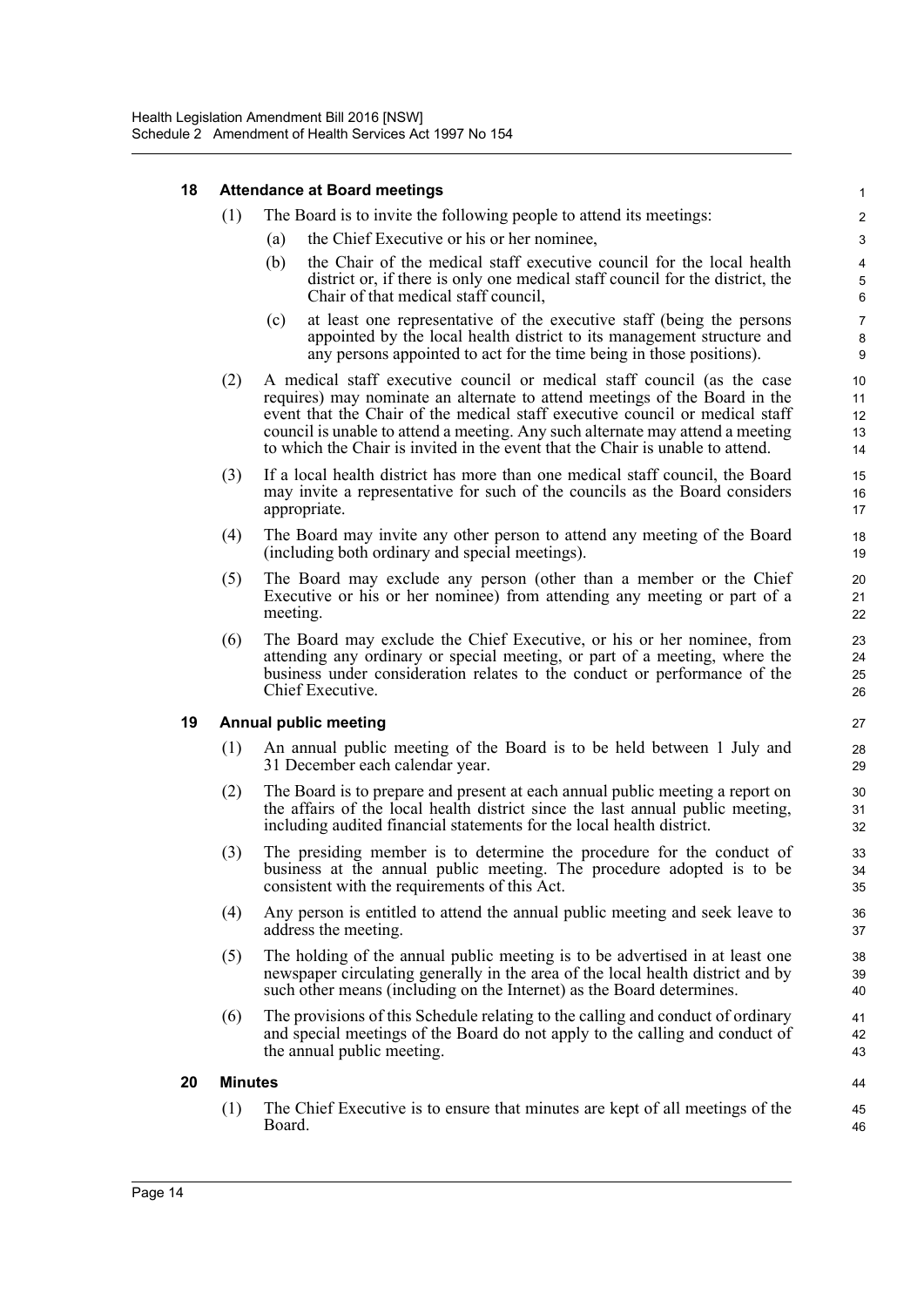- (2) A motion for the confirmation of minutes of a meeting is to be put to the next ordinary meeting.
- (3) No business is to be transacted until the minutes of the previous meeting have been confirmed or otherwise disposed of.

#### **21 Decisions of the Board to be made available**

- (1) The Board is to make available to staff of the local health district information concerning its decisions except where the Board determines that it is inappropriate to disclose that information.
- (2) The Board may make available to the public information concerning its decisions.

10 11 12

#### **22 Rescission**

- (1) The Board may, at any ordinary or special meeting, vary or rescind any resolution carried at any previous meeting of the Board, but only if the motion to vary or rescind the resolution has been included in or with the notice of the meeting.
- (2) If a motion to vary or rescind a resolution is considered at a meeting of the Board and is not carried, the motion is not to be reconsidered by the Board during the period of 3 months from the date of that meeting.

#### **23 Transaction of business outside meetings or by telephone**

- (1) A Board may, if it thinks fit, transact any of its business by the circulation of papers among all the members of the Board for the time being, and a resolution in writing approved in writing by a majority of those members is taken to be a decision of the Board.
- (2) A Board may, if it thinks fit, transact any of its business at a meeting at which members (or some members) participate by telephone, closed-circuit television or other means, but only if any member who speaks on a matter before the meeting can be heard by the other members.
- (3) For the purposes of:
	- (a) the approval of a resolution under subclause (1), or
	- (b) a meeting held in accordance with subclause (2),

the Chairperson and each member have the same voting rights as they have at an ordinary meeting of the Board.

- (4) A resolution approved under subclause (1) is, subject to the regulations, to be recorded in the minutes of the meetings of the Board.
- (5) Papers may be circulated among the members for the purposes of subclause (1) by facsimile or other transmission of the information in the papers concerned.

#### **[12] Schedule 5 Provisions relating to members and procedure of health corporation boards**

Insert after clause 3:

#### **3A Deputy Chairperson**

(1) The Minister may, from time to time, appoint an appointed member (other than the Chairperson), by the instrument of appointment of the member or a subsequent instrument signed by the Minister, as the Deputy Chairperson of a Board.

39 40 41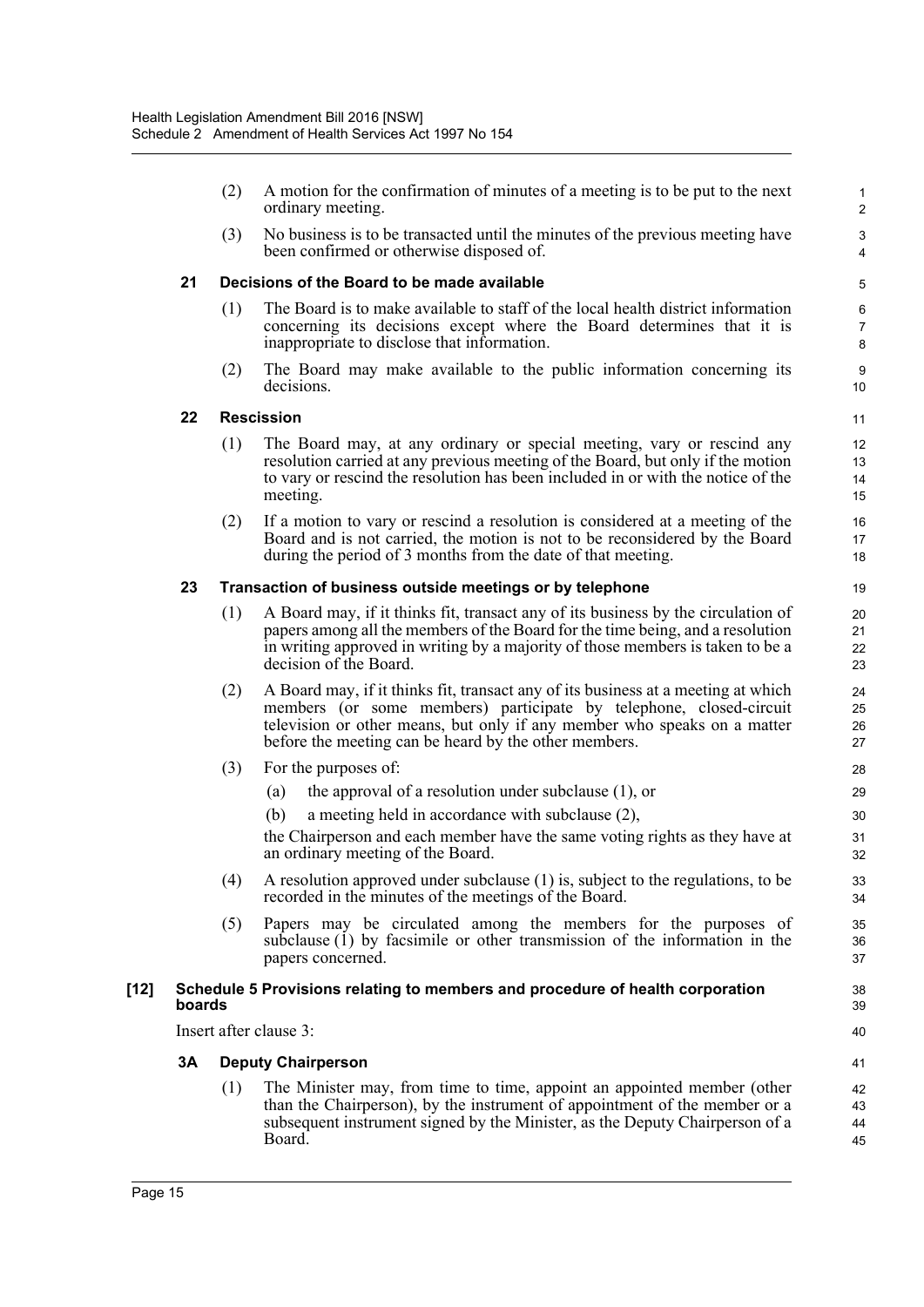|        | (2)                          |     | The Minister may at any time remove the Deputy Chairperson from office as<br>Deputy Chairperson of a Board.                                                                                                                                                                                                                                                      | 1<br>$\boldsymbol{2}$                                     |
|--------|------------------------------|-----|------------------------------------------------------------------------------------------------------------------------------------------------------------------------------------------------------------------------------------------------------------------------------------------------------------------------------------------------------------------|-----------------------------------------------------------|
|        | (3)                          |     | The Deputy Chairperson may act in the office of Chairperson during the<br>illness or absence of the Chairperson, and while so acting has and may exercise<br>all the functions of the Chairperson and is taken to be the Chairperson.                                                                                                                            | $\ensuremath{\mathsf{3}}$<br>$\overline{\mathbf{4}}$<br>5 |
|        | (4)                          |     | A person who is an appointed member and Deputy Chairperson of a Board is<br>taken to have vacated office as Deputy Chairperson if the person:                                                                                                                                                                                                                    | 6<br>$\overline{7}$                                       |
|        |                              | (a) | is removed from that office by the Minister under subclause (2), or                                                                                                                                                                                                                                                                                              | 8                                                         |
|        |                              | (b) | resigns that office by instrument in writing addressed to the Minister, or                                                                                                                                                                                                                                                                                       | 9                                                         |
|        |                              | (c) | ceases to be an appointed member.                                                                                                                                                                                                                                                                                                                                | 10                                                        |
| $[13]$ | Schedule 5, clause 4 (2)     |     |                                                                                                                                                                                                                                                                                                                                                                  | 11                                                        |
|        |                              |     | Omit the subclause. Insert instead:                                                                                                                                                                                                                                                                                                                              | 12                                                        |
|        | (2)                          |     | The Minister may, from time to time, appoint an appointed member of a Board<br>to act in the office of Chairperson of that Board during the illness or absence<br>of both the Chairperson and Deputy Chairperson, and the appointed member,<br>while so acting, has and may exercise all the functions of the Chairperson and<br>is taken to be the Chairperson. | 13<br>14<br>15<br>16<br>17                                |
| $[14]$ | Schedule 5, clause 4 (4) (a) |     |                                                                                                                                                                                                                                                                                                                                                                  | 18                                                        |
|        |                              |     | Omit the paragraph. Insert instead:                                                                                                                                                                                                                                                                                                                              | 19                                                        |
|        |                              | (a) | a vacancy in the office of an appointed member or the Chairperson or<br>Deputy Chairperson is taken to be an absence from office of the<br>member, Chairperson or Deputy Chairperson (as the case may be), and                                                                                                                                                   | 20<br>21<br>22                                            |
| $[15]$ | Schedule 5, clause 8 (5A)    |     |                                                                                                                                                                                                                                                                                                                                                                  | 23                                                        |
|        | Insert after clause $8(5)$ : |     |                                                                                                                                                                                                                                                                                                                                                                  | 24                                                        |
|        | (5A)                         |     | A member does not have a pecuniary interest for the purposes of this clause in<br>relation to a matter merely because the member is employed or otherwise<br>holds an appointment at a hospital or health service that is or may be affected<br>by the matter.                                                                                                   | 25<br>26<br>27<br>28                                      |
| $[16]$ | Schedule 5, clause 8 (7)     |     |                                                                                                                                                                                                                                                                                                                                                                  | 29                                                        |
|        | Insert after clause $8(6)$ : |     |                                                                                                                                                                                                                                                                                                                                                                  | 30                                                        |
|        |                              |     | (7) The provisions of this clause extend to meetings of a committee of the Board.                                                                                                                                                                                                                                                                                | 31                                                        |
| $[17]$ | Schedule 5, clause 15 (1)    |     |                                                                                                                                                                                                                                                                                                                                                                  | 32                                                        |
|        |                              |     | Omit the subclause. Insert instead:                                                                                                                                                                                                                                                                                                                              | 33                                                        |
|        | (1)                          |     | The presiding member for a meeting of a Board is:                                                                                                                                                                                                                                                                                                                | 34                                                        |
|        |                              | (a) | the Chairperson, or                                                                                                                                                                                                                                                                                                                                              | 35                                                        |
|        |                              | (b) | in the absence of the Chairperson, the Deputy Chairperson, or                                                                                                                                                                                                                                                                                                    | 36                                                        |
|        |                              | (c) | in the absence of both the Chairperson and Deputy Chairperson, another<br>member elected to preside at the meeting.                                                                                                                                                                                                                                              | 37<br>38                                                  |
|        |                              |     |                                                                                                                                                                                                                                                                                                                                                                  |                                                           |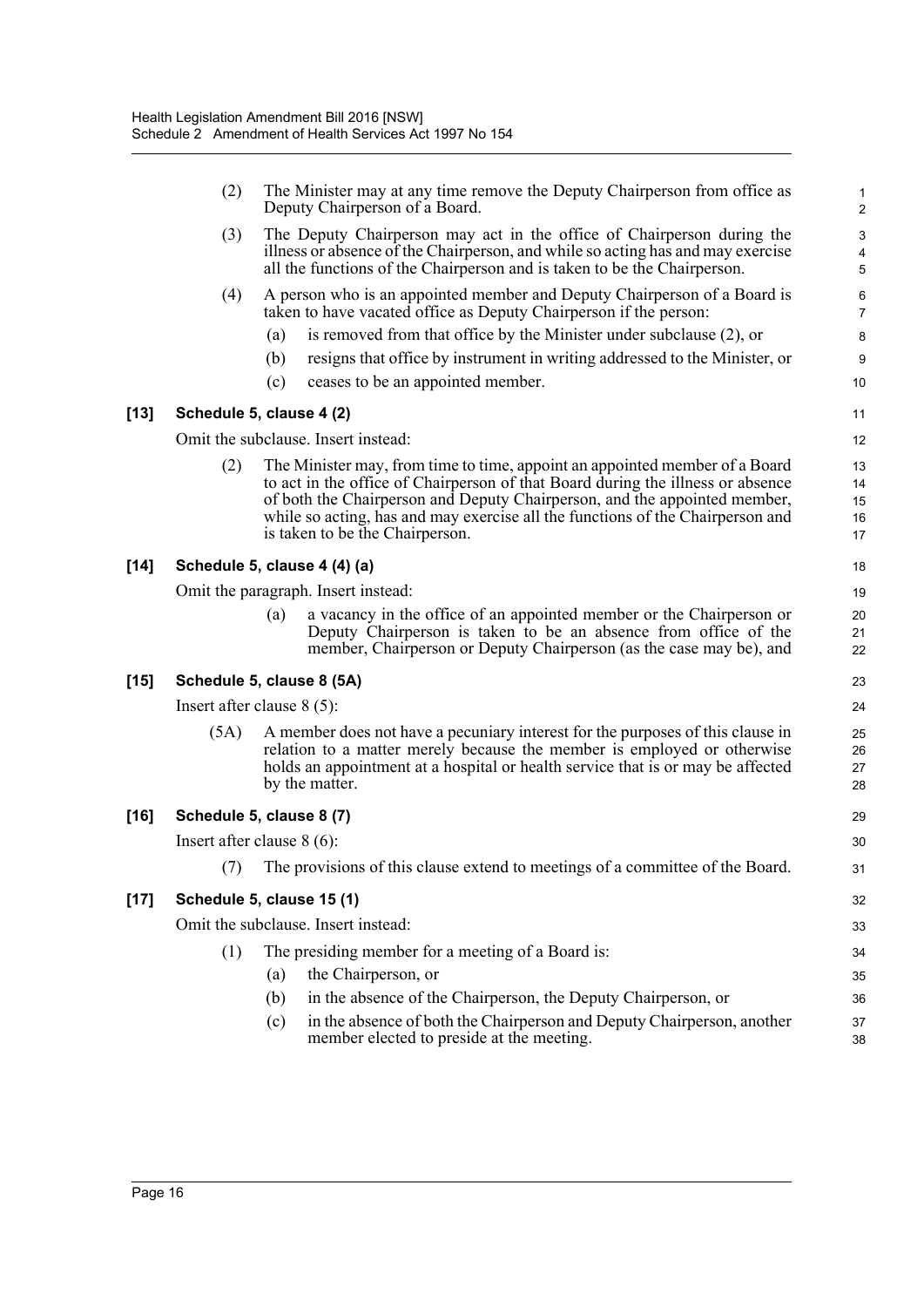| $[18]$ | Schedule 5, clauses 16A and 16B                                                |                |                                          |                                                                                                                                                                                                                                               |                      |  |
|--------|--------------------------------------------------------------------------------|----------------|------------------------------------------|-----------------------------------------------------------------------------------------------------------------------------------------------------------------------------------------------------------------------------------------------|----------------------|--|
|        | Insert after clause 16:                                                        |                |                                          |                                                                                                                                                                                                                                               |                      |  |
|        | 16A                                                                            | <b>Minutes</b> |                                          |                                                                                                                                                                                                                                               | $\mathsf 3$          |  |
|        |                                                                                | (1)            | Board.                                   | The chief executive is to ensure that minutes are kept of all meetings of the                                                                                                                                                                 | 4<br>$\overline{5}$  |  |
|        |                                                                                | (2)            | ordinary meeting.                        | A motion for the confirmation of minutes of a meeting is to be put to the next                                                                                                                                                                | 6<br>$\overline{7}$  |  |
|        |                                                                                | (3)            | been confirmed or otherwise disposed of. | No business is to be transacted until the minutes of the previous meeting have                                                                                                                                                                | $\bf 8$<br>9         |  |
|        | <b>16B</b>                                                                     |                | <b>Rescission</b>                        |                                                                                                                                                                                                                                               | 10                   |  |
|        |                                                                                | (1)            | meeting.                                 | The Board may, at any ordinary or special meeting, vary or rescind any<br>resolution carried at any previous meeting of the Board, but only if the motion<br>to vary or rescind the resolution has been included in or with the notice of the | 11<br>12<br>13<br>14 |  |
|        |                                                                                | (2)            |                                          | If a motion to vary or rescind a resolution is considered at a meeting of the<br>Board and is not carried, the motion is not to be reconsidered by the Board<br>during the period of 3 months from the date of that meeting.                  | 15<br>16<br>17       |  |
| $[19]$ | Schedule 7 Savings, transitional and other provisions                          |                |                                          |                                                                                                                                                                                                                                               | 18                   |  |
|        | Insert at the end of the Schedule, with appropriate Part and clause numbering: |                |                                          |                                                                                                                                                                                                                                               | 19                   |  |
|        | <b>Part</b>                                                                    |                | <b>Legislation Amendment Act 2016</b>    | Provisions consequent on enactment of Health                                                                                                                                                                                                  | 20<br>21             |  |
|        | <b>Definition</b>                                                              |                |                                          |                                                                                                                                                                                                                                               | 22                   |  |
|        |                                                                                |                | 2016.                                    | In this Part, <i>amending Act</i> means the <i>Health Legislation Amendment Act</i>                                                                                                                                                           | 23<br>24             |  |
|        |                                                                                |                |                                          | Extension of terms of office of members of local health district boards                                                                                                                                                                       | 25                   |  |
|        |                                                                                |                |                                          | The amendments to section 26 by Schedule 2 [1] and [2] to the amending Act<br>extend to persons holding office at the commencement of those amendments.                                                                                       | 26<br>27             |  |
|        | Repeal of New South Wales Institute of Psychiatry Act 1964                     |                |                                          |                                                                                                                                                                                                                                               | 28                   |  |
|        |                                                                                | (1)            | amending Act:                            | On the repeal of the New South Wales Institute of Psychiatry Act 1964 by the                                                                                                                                                                  | 29<br>30             |  |
|        |                                                                                |                | (a)<br>Psychiatry" is dissolved, and     | the body corporate known as "The New South Wales Institute of                                                                                                                                                                                 | 31<br>32             |  |
|        |                                                                                |                | (b)<br>hold office as such a member, and | each person appointed as a member of that body corporate ceases to                                                                                                                                                                            | 33<br>34             |  |
|        |                                                                                |                | (c)<br>Institute, and                    | any assets, rights and liabilities (if any) of that body corporate become<br>the assets, rights and liabilities of the Health Education and Training                                                                                          | 35<br>36<br>37       |  |
|        |                                                                                |                | (d)                                      | the accounts called "The New South Wales Institute of Psychiatry<br>Account" and the "House Account" are abolished, and                                                                                                                       | 38<br>39             |  |
|        |                                                                                |                | (e)                                      | any balance standing to the credit of those accounts is transferred to the<br>Health Education and Training Institute.                                                                                                                        | 40<br>41             |  |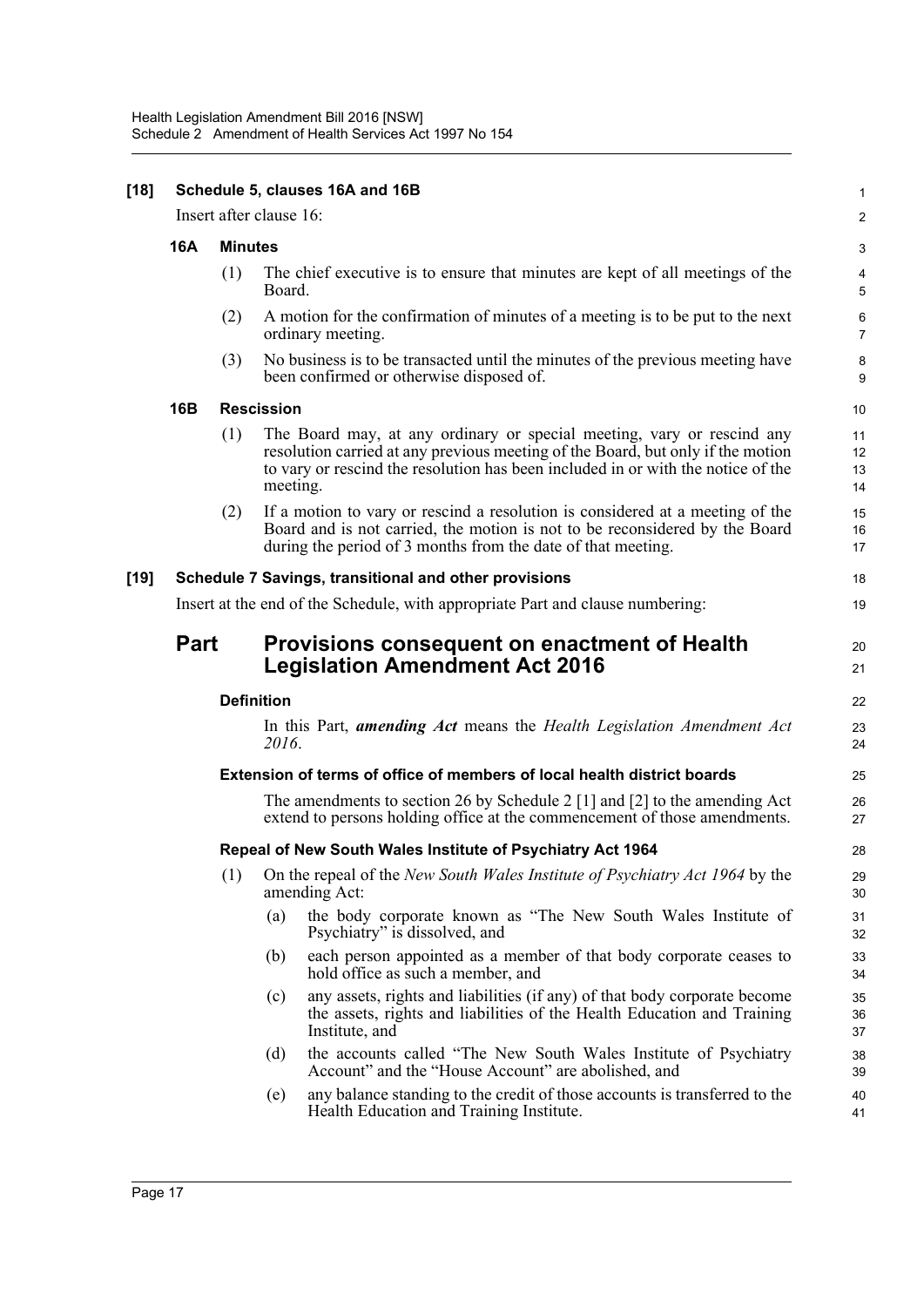| (2) | A person who ceases to hold office as a member of the New South Wales<br>Institute of Psychiatry is not entitled to any remuneration or compensation<br>because of the loss of that office.                                                                                                     | 1<br>$\overline{2}$<br>3 |
|-----|-------------------------------------------------------------------------------------------------------------------------------------------------------------------------------------------------------------------------------------------------------------------------------------------------|--------------------------|
| (3) | Subject to this Schedule and the regulations, a reference in any Act or<br>instrument to the New South Wales Institute of Psychiatry is taken to be a<br>reference to the Health Education and Training Institute.                                                                              | $\overline{4}$<br>5<br>6 |
| (4) | In this clause:                                                                                                                                                                                                                                                                                 | $\overline{7}$           |
|     | <b>assets</b> means any legal or equitable estate or interest (whether present or<br>future, whether vested or contingent and whether personal or assignable) in<br>real or personal property of any description (including money), and includes<br>securities, choses in action and documents. | 8<br>9<br>10<br>11       |
|     | <i>liabilities</i> means all liabilities, debts and obligations (whether present or<br>future, whether vested or contingent and whether personal or assignable).                                                                                                                                | 12<br>13                 |
|     | rights means all rights, powers, privileges and immunities (whether present or<br>future and whether vested or contingent and whether personal or assignable).                                                                                                                                  | 14<br>15                 |
|     | Changes to by-law provisions                                                                                                                                                                                                                                                                    | 16                       |
|     | The substitution of sections 39 and 60 by the amending Act does not affect the<br>validity of any by-laws made before that substitution.                                                                                                                                                        | 17<br>18                 |
|     |                                                                                                                                                                                                                                                                                                 |                          |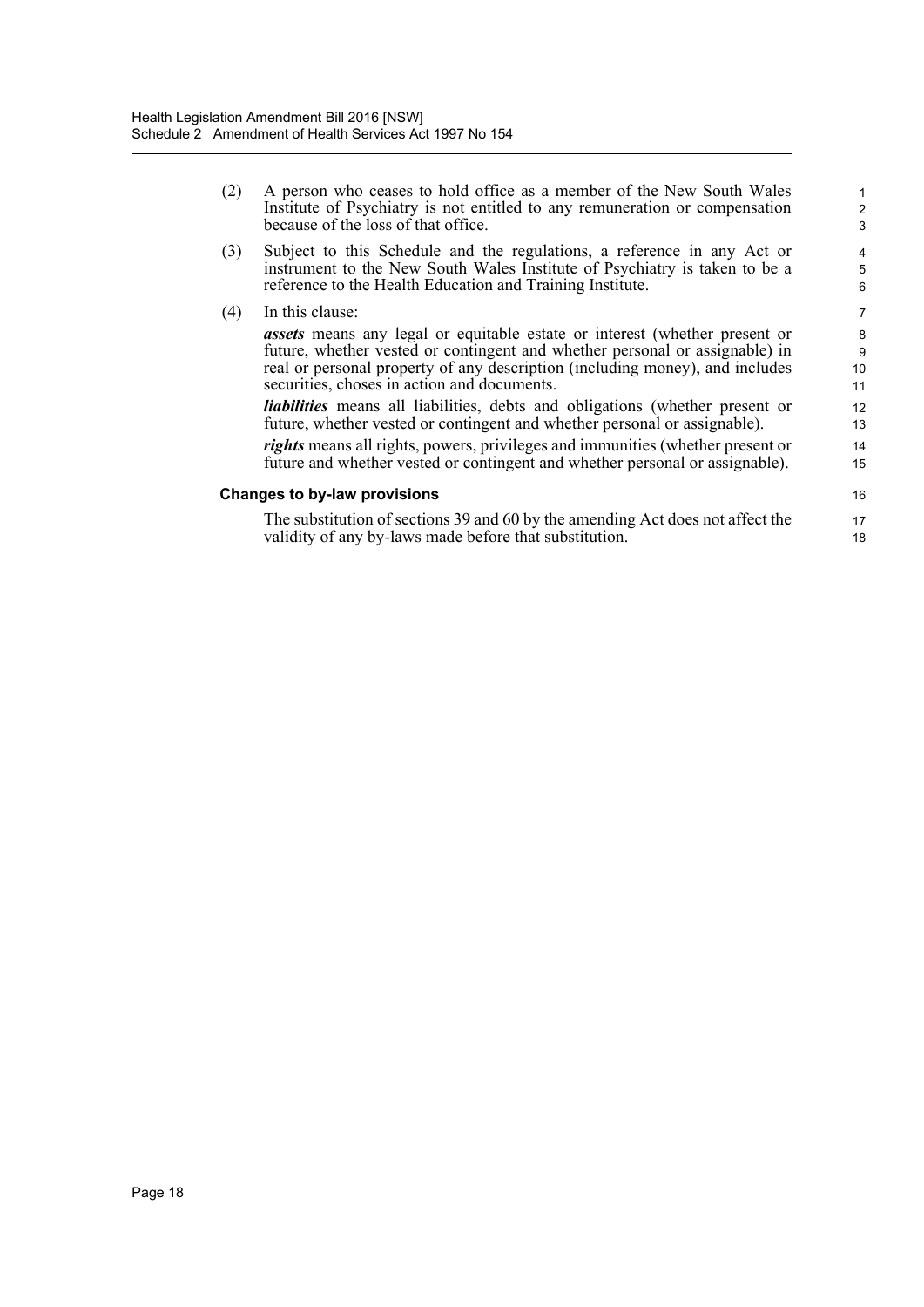## <span id="page-23-0"></span>**Schedule 3 Amendment of Mental Health Act 2007 No 8**

| [1]   | <b>Schedule 5 Provisions relating to members of Tribunal</b><br>Insert after clause $5(1)$ : |                                                            |                                                                                                                                                                                                                                                                                                                                                                                   |                            |  |
|-------|----------------------------------------------------------------------------------------------|------------------------------------------------------------|-----------------------------------------------------------------------------------------------------------------------------------------------------------------------------------------------------------------------------------------------------------------------------------------------------------------------------------------------------------------------------------|----------------------------|--|
|       |                                                                                              |                                                            |                                                                                                                                                                                                                                                                                                                                                                                   |                            |  |
|       |                                                                                              | (1A)                                                       | However, a President who is a full-time member of the Tribunal and a judge<br>(other than an acting judge) is not, while receiving a salary or allowance as a<br>judge, entitled to remuneration under this Act.                                                                                                                                                                  | 4<br>5<br>6                |  |
| $[2]$ |                                                                                              | <b>Schedule 5</b>                                          |                                                                                                                                                                                                                                                                                                                                                                                   | $\overline{7}$             |  |
|       | Insert after clause 5:                                                                       |                                                            |                                                                                                                                                                                                                                                                                                                                                                                   |                            |  |
|       | 5A                                                                                           | Appointment of judge as President not to affect tenure etc |                                                                                                                                                                                                                                                                                                                                                                                   |                            |  |
|       |                                                                                              | (1)                                                        | The appointment of a person who is the holder of a judicial office as a<br>President, or service by a person who is the holder of a judicial office as a<br>President, does not affect the person's tenure of that judicial office or the<br>person's rank, title, status, precedence, salary, allowances or other rights or<br>privileges as the holder of that judicial office. | 10<br>11<br>12<br>13<br>14 |  |
|       |                                                                                              | (2)                                                        | For all purposes, the person's service as a President is to be taken to be service<br>as the holder of that judicial office.                                                                                                                                                                                                                                                      | 15<br>16                   |  |
|       |                                                                                              | (3)                                                        | This clause extends to any person who, at the commencement of this clause, is<br>a current President and the holder of a judicial office.                                                                                                                                                                                                                                         | 17<br>18                   |  |
|       |                                                                                              | (4)                                                        | In this clause, <i>judicial office</i> means an office of judge but does not include an<br>office of acting judge.                                                                                                                                                                                                                                                                | 19<br>20                   |  |
|       |                                                                                              |                                                            |                                                                                                                                                                                                                                                                                                                                                                                   |                            |  |

1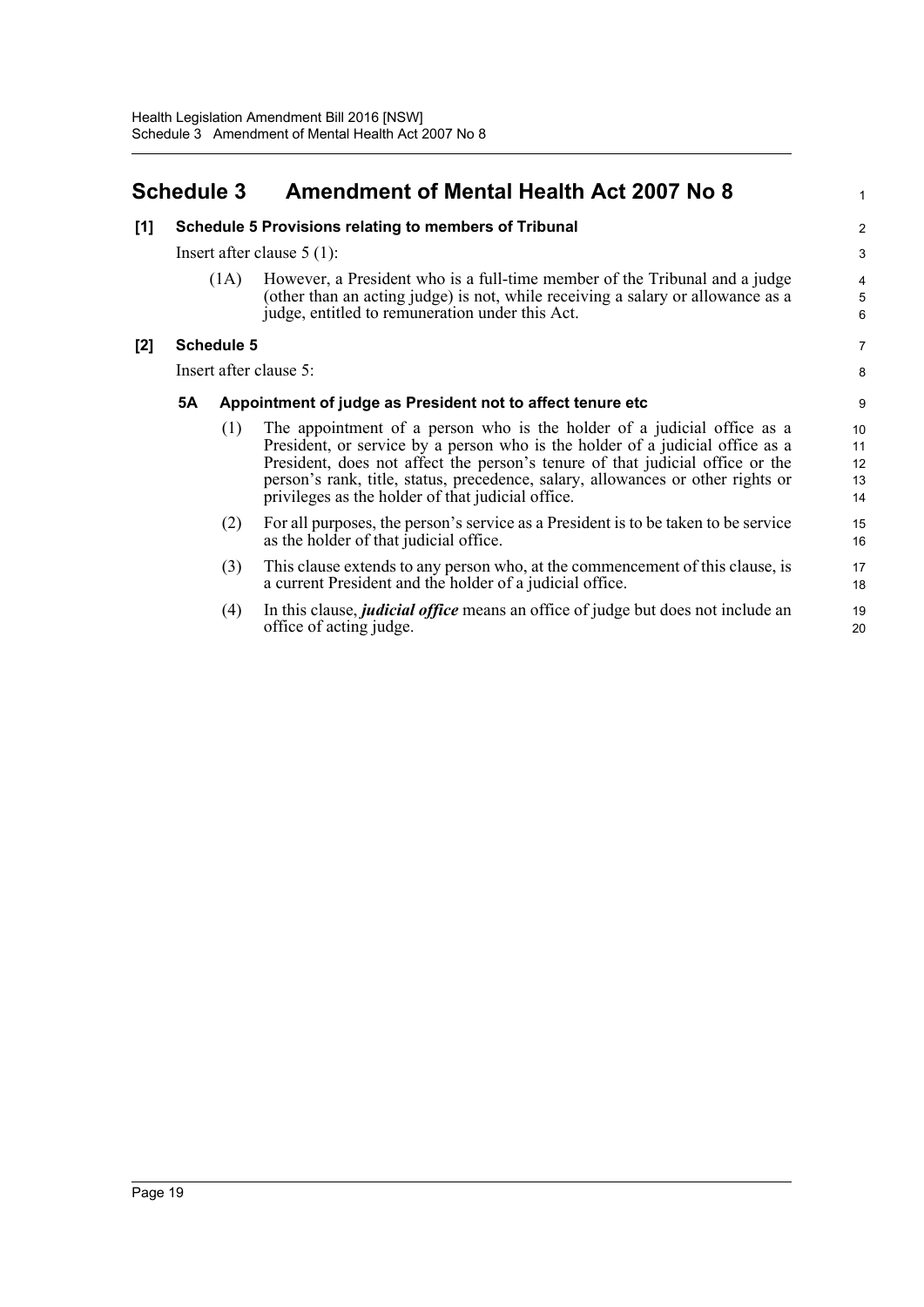<span id="page-24-0"></span>

|       | <b>Schedule 4</b>                                                                                              | <b>Amendment of Mental Health (Forensic</b><br>Provisions) Act 1990 No 10                                                                                                                                            | 1<br>$\overline{2}$ |  |  |  |  |
|-------|----------------------------------------------------------------------------------------------------------------|----------------------------------------------------------------------------------------------------------------------------------------------------------------------------------------------------------------------|---------------------|--|--|--|--|
| [1]   | Sections 32A (1) (b), 33 (5A) (a), 35 (2) (c), 58 (note), 76D (2), 76E (4), 76J (1) and<br>76K (1)             |                                                                                                                                                                                                                      |                     |  |  |  |  |
|       | Omit "Department of Human Services" wherever occurring.                                                        |                                                                                                                                                                                                                      |                     |  |  |  |  |
|       |                                                                                                                | Insert instead "Department of Justice".                                                                                                                                                                              | 6                   |  |  |  |  |
| $[2]$ | Sections 33 (1C), 35 (2) (b) and (c) and 41 (3) (a), Part 5, Divisions 2–8 and Schedule 1,<br>clause 7 (2) (f) |                                                                                                                                                                                                                      |                     |  |  |  |  |
|       |                                                                                                                | Omit "Director-General" and "Director-General's" wherever occurring.                                                                                                                                                 | 9                   |  |  |  |  |
|       |                                                                                                                | Insert instead "Secretary" and "Secretary's", respectively.                                                                                                                                                          | 10                  |  |  |  |  |
| $[3]$ |                                                                                                                | Sections 33 (1C), 35 (2) (b), 76J (1) and 76K (1)                                                                                                                                                                    | 11                  |  |  |  |  |
|       |                                                                                                                | Omit "Department of Health" wherever occurring.                                                                                                                                                                      | 12                  |  |  |  |  |
|       |                                                                                                                | Insert instead "Ministry of Health".                                                                                                                                                                                 | 13                  |  |  |  |  |
| [4]   |                                                                                                                | <b>Section 41 Definitions</b>                                                                                                                                                                                        | 14                  |  |  |  |  |
|       |                                                                                                                | Omit the definition of <b>Director-General</b> from section 41 (1). Insert in alphabetical order:<br>Secretary means the Secretary of the Ministry of Health.                                                        | 15<br>16            |  |  |  |  |
| [5]   |                                                                                                                | Sections 41 (3) (a) and 76C                                                                                                                                                                                          | 17                  |  |  |  |  |
|       | Omit "Department of Attorney General and Justice" wherever occurring.                                          |                                                                                                                                                                                                                      |                     |  |  |  |  |
|       | Insert instead "Department of Justice".                                                                        |                                                                                                                                                                                                                      |                     |  |  |  |  |
| [6]   | Sections 44 and 47                                                                                             |                                                                                                                                                                                                                      |                     |  |  |  |  |
|       | Insert at the end of the sections:                                                                             |                                                                                                                                                                                                                      |                     |  |  |  |  |
|       |                                                                                                                | Note. See section 43 for matters of which the Tribunal must be satisfied before it<br>makes an order for the release of a forensic patient.                                                                          | 22<br>23            |  |  |  |  |
| $[7]$ |                                                                                                                | Section 53 Classification as involuntary patient                                                                                                                                                                     | 24                  |  |  |  |  |
|       | Insert after section 53 $(1)$ :                                                                                |                                                                                                                                                                                                                      |                     |  |  |  |  |
|       | (1A)                                                                                                           | The Tribunal is not to classify the patient as an involuntary patient unless:                                                                                                                                        | 26                  |  |  |  |  |
|       |                                                                                                                | each Minister entitled to apply for an extension of the patient's forensic<br>status under Schedule 1 has notified the Tribunal that an application for<br>(a)<br>an extension is not proposed to be made, or        | 27<br>28<br>29      |  |  |  |  |
|       |                                                                                                                | the Supreme Court has dismissed an application for extension of the<br>(b)<br>patient's forensic status under Schedule 1.                                                                                            | 30<br>31            |  |  |  |  |
|       | (1B)                                                                                                           | A Minister entitled to apply for an extension of a patient's forensic status<br>under Schedule 1 is to notify the Tribunal as soon as practicable of a decision<br>to apply for, or not to apply for, the extension. | 32<br>33<br>34      |  |  |  |  |
|       | (1C)                                                                                                           | The Tribunal may ask a Minister to provide advice about whether the Minister<br>proposes to make an application under Schedule 1.                                                                                    | 35<br>36            |  |  |  |  |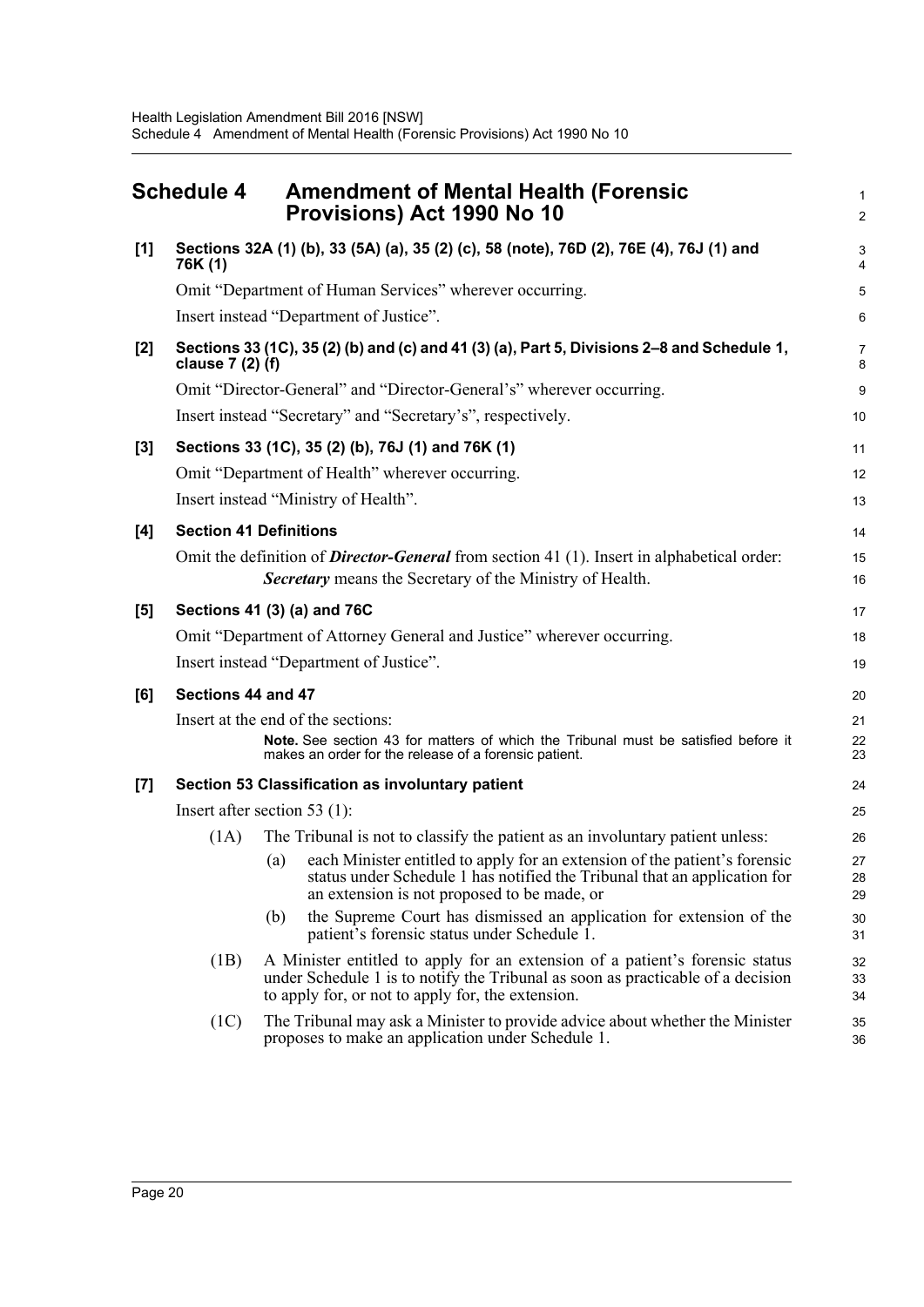| [8]    | Section 76A Other matters relating to Tribunal functions     |                                           |     |                                                                                                                                                                                                                     |                                     |  |
|--------|--------------------------------------------------------------|-------------------------------------------|-----|---------------------------------------------------------------------------------------------------------------------------------------------------------------------------------------------------------------------|-------------------------------------|--|
|        | Omit section 76A (2). Insert instead:                        |                                           |     |                                                                                                                                                                                                                     |                                     |  |
|        |                                                              | (2)                                       |     | The Minister for Health and the Attorney General may appear before the<br>Tribunal, or make submissions to the Tribunal, in relation to any of the<br>following:                                                    | $\ensuremath{\mathsf{3}}$<br>4<br>5 |  |
|        |                                                              |                                           | (a) | the possible release or grant of leave of absence to a forensic patient,                                                                                                                                            | 6                                   |  |
|        |                                                              |                                           | (b) | the recommendation to revoke an extension order in respect of a<br>forensic patient,                                                                                                                                | $\overline{7}$<br>8                 |  |
|        |                                                              |                                           | (c) | the review of a patient under section $68(2)$ .                                                                                                                                                                     | 9                                   |  |
| [9]    | <b>Section 77A Appeals against Tribunal decisions</b>        |                                           |     |                                                                                                                                                                                                                     |                                     |  |
|        |                                                              | Omit section 77A (7) (b). Insert instead: |     |                                                                                                                                                                                                                     |                                     |  |
|        |                                                              |                                           | (b) | in the case of an appeal by the Minister for Health or the Attorney<br>General, of written notification to the Minister or Attorney General by<br>the Tribunal of the reasons for an order determining proceedings, | 12<br>13<br>14                      |  |
| [10]   |                                                              |                                           |     | Section 77C Orders for transfer of forensic patients                                                                                                                                                                | 15                                  |  |
|        |                                                              |                                           |     | Omit "Director-General" where firstly occurring.                                                                                                                                                                    | 16                                  |  |
|        |                                                              |                                           |     | Insert instead "Secretary of the Ministry of Health".                                                                                                                                                               | 17                                  |  |
| $[11]$ |                                                              | <b>Section 77C</b>                        |     |                                                                                                                                                                                                                     | 18                                  |  |
|        | Omit "Director-General of the Department of Human Services". |                                           |     |                                                                                                                                                                                                                     |                                     |  |
|        |                                                              |                                           |     | Insert instead "Secretary of the Department of Justice".                                                                                                                                                            | 20                                  |  |
| [12]   | <b>Section 77D</b>                                           |                                           |     |                                                                                                                                                                                                                     | 21                                  |  |
|        | Insert after section 77C:                                    |                                           |     |                                                                                                                                                                                                                     | 22                                  |  |
|        | 77D<br><b>Delegation</b>                                     |                                           |     |                                                                                                                                                                                                                     | 23                                  |  |
|        |                                                              | (1)                                       |     | A Minister administering this Act may, by instrument in writing, delegate the<br>exercise of any function of the Minister under this Act (other than this power<br>of delegation):                                  | 24<br>25<br>26                      |  |
|        |                                                              |                                           | (a) | to any person employed in a Department responsible to the Minister, or                                                                                                                                              | 27                                  |  |
|        |                                                              |                                           | (b) | to any person, or any class of persons, authorised for the purposes of this<br>section by the regulations.                                                                                                          | 28<br>29                            |  |
|        |                                                              | (2)                                       |     | The Secretary of the Department of Justice may delegate the exercise of any<br>function of the Secretary under this Act (other than this power of delegation):                                                      | 30<br>31                            |  |
|        |                                                              |                                           | (a) | to any person employed in the Department of Justice, or                                                                                                                                                             | 32                                  |  |
|        |                                                              |                                           | (b) | to any person, or any class of persons, authorised for the purposes of this<br>section by the regulations.                                                                                                          | 33<br>34                            |  |
|        |                                                              | (3)                                       |     | Nothing in this section limits the operation of section 21 of the <i>Health</i><br>Administration Act 1982.                                                                                                         | 35<br>36                            |  |
| [13]   |                                                              |                                           |     | Schedule 1 Extension of status as forensic patient                                                                                                                                                                  | 37                                  |  |
|        |                                                              | clause $2(1)(b)$ .                        |     | Omit "(including classification as an involuntary patient under section 53)" from                                                                                                                                   | 38<br>39                            |  |
|        |                                                              |                                           |     |                                                                                                                                                                                                                     |                                     |  |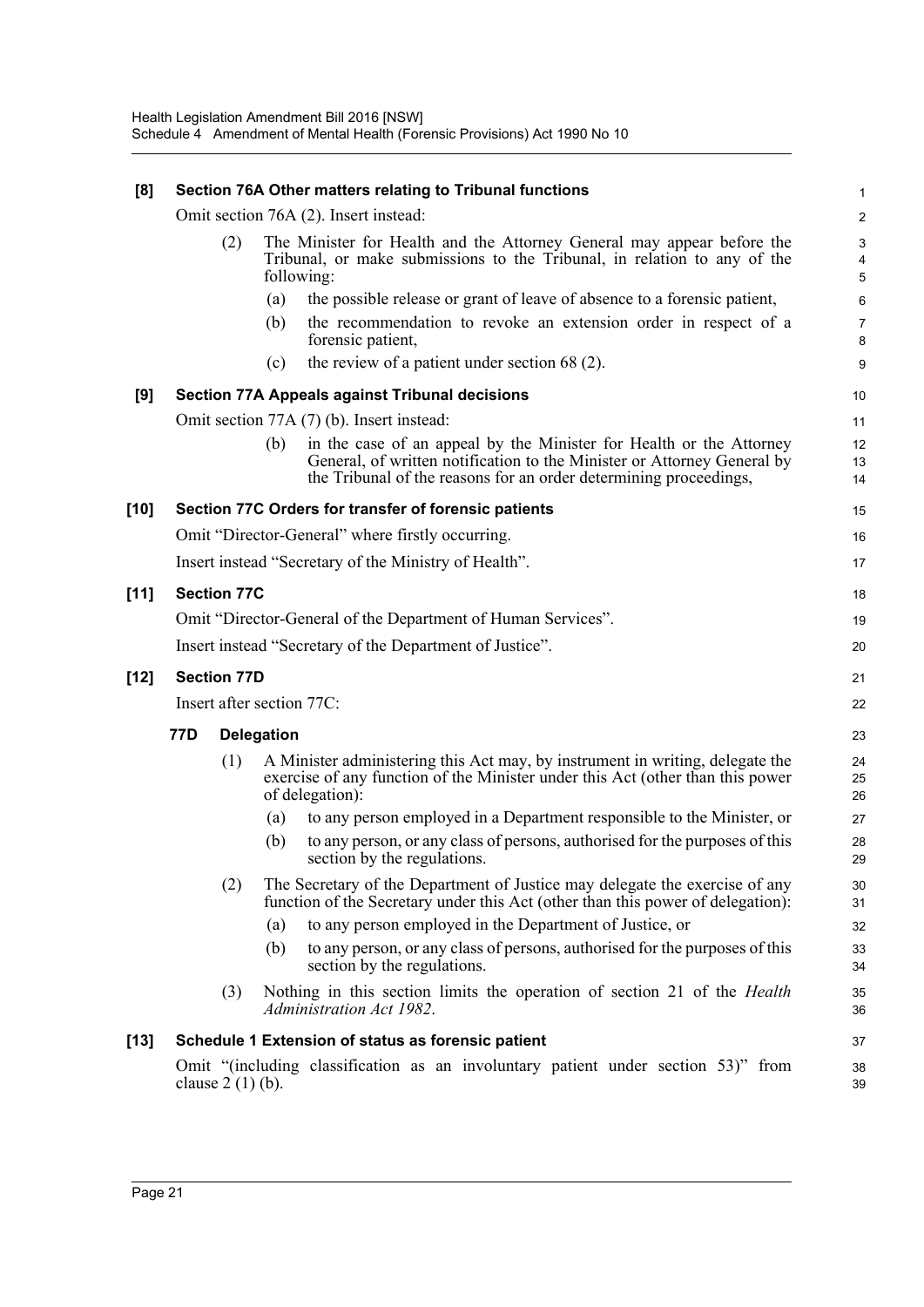| $[14]$ | Schedule 1, clause 2<br>Insert at the end of the clause:                                                                                                                    |     |                                                                                       |                                                                                                                                                                                                                                                                                                                                                                                                                                                                                                                            |                                                  |  |
|--------|-----------------------------------------------------------------------------------------------------------------------------------------------------------------------------|-----|---------------------------------------------------------------------------------------|----------------------------------------------------------------------------------------------------------------------------------------------------------------------------------------------------------------------------------------------------------------------------------------------------------------------------------------------------------------------------------------------------------------------------------------------------------------------------------------------------------------------------|--------------------------------------------------|--|
|        |                                                                                                                                                                             |     |                                                                                       | Note. Less restrictive means of managing a risk includes, but is not limited to, a patient<br>being involuntarily detained or treated under the Mental Health Act 2007.                                                                                                                                                                                                                                                                                                                                                    | $\overline{c}$<br>$\ensuremath{\mathsf{3}}$<br>4 |  |
| $[15]$ | Schedule 1, clause 11A                                                                                                                                                      |     |                                                                                       |                                                                                                                                                                                                                                                                                                                                                                                                                                                                                                                            |                                                  |  |
|        | Insert after clause 11:                                                                                                                                                     |     |                                                                                       |                                                                                                                                                                                                                                                                                                                                                                                                                                                                                                                            |                                                  |  |
|        | 11A                                                                                                                                                                         |     | Interim extension order to continue in force for 24 hours in certain<br>circumstances |                                                                                                                                                                                                                                                                                                                                                                                                                                                                                                                            |                                                  |  |
|        |                                                                                                                                                                             | (1) |                                                                                       | If the Supreme Court dismisses an application for an extension order in respect<br>of a forensic patient who is detained only as a result of an interim extension<br>order, the Court may (on its own motion or on application) order that the<br>patient be detained for a further period of up to 24 hours to enable a medical<br>practitioner or accredited person to assess whether a mental health certificate<br>should be given in respect of the patient under section 19 of the <i>Mental Health</i><br>Act 2007. | 9<br>10<br>11<br>12<br>13<br>14<br>15            |  |
|        |                                                                                                                                                                             | (2) |                                                                                       | The order ceases to authorise the detention of the person if the medical<br>practitioner or accredited person making the assessment decides not to give<br>that mental health certificate about the person.                                                                                                                                                                                                                                                                                                                | 16<br>17<br>18                                   |  |
| $[16]$ | Schedule 1, clause 17 (4)                                                                                                                                                   |     |                                                                                       |                                                                                                                                                                                                                                                                                                                                                                                                                                                                                                                            |                                                  |  |
|        | Insert "(whether admission is sought by the Minister to whom the document or report was<br>provided or by another Minister administering this Act)" after "under this Act". |     |                                                                                       |                                                                                                                                                                                                                                                                                                                                                                                                                                                                                                                            |                                                  |  |
| $[17]$ | Schedule 1, clause 17A                                                                                                                                                      |     |                                                                                       |                                                                                                                                                                                                                                                                                                                                                                                                                                                                                                                            | 22                                               |  |
|        | Insert after clause 17:                                                                                                                                                     |     |                                                                                       |                                                                                                                                                                                                                                                                                                                                                                                                                                                                                                                            |                                                  |  |
|        | 17A                                                                                                                                                                         |     |                                                                                       | <b>Information sharing</b>                                                                                                                                                                                                                                                                                                                                                                                                                                                                                                 | 24                                               |  |
|        |                                                                                                                                                                             | (1) |                                                                                       | A Minister administering this Act may disclose forensic patient information<br>obtained under this Act to any other Minister administering this Act:                                                                                                                                                                                                                                                                                                                                                                       | 25<br>26                                         |  |
|        |                                                                                                                                                                             |     | (a)                                                                                   | for the purpose of enabling or assisting either Minister to exercise<br>functions under this Act, or                                                                                                                                                                                                                                                                                                                                                                                                                       | 27<br>28                                         |  |
|        |                                                                                                                                                                             |     | (b)                                                                                   | for the purpose of the administration or execution of this Act.                                                                                                                                                                                                                                                                                                                                                                                                                                                            | 29                                               |  |
|        |                                                                                                                                                                             | (2) |                                                                                       | In this clause:                                                                                                                                                                                                                                                                                                                                                                                                                                                                                                            | 30                                               |  |
|        |                                                                                                                                                                             |     | that is:                                                                              | forensic patient information means any document, report or other<br>information that relates to a forensic patient, including any such information                                                                                                                                                                                                                                                                                                                                                                         | 31<br>32<br>33                                   |  |
|        |                                                                                                                                                                             |     | (a)                                                                                   | personal information within the meaning of the Privacy and Personal<br>Information Protection Act 1998 or Health Records and Information<br>Privacy Act 2002, or                                                                                                                                                                                                                                                                                                                                                           | 34<br>35<br>36                                   |  |
|        |                                                                                                                                                                             |     | (b)                                                                                   | health information within the meaning of the Health Records and<br><b>Information Privacy Act 2002.</b>                                                                                                                                                                                                                                                                                                                                                                                                                    | 37<br>38                                         |  |